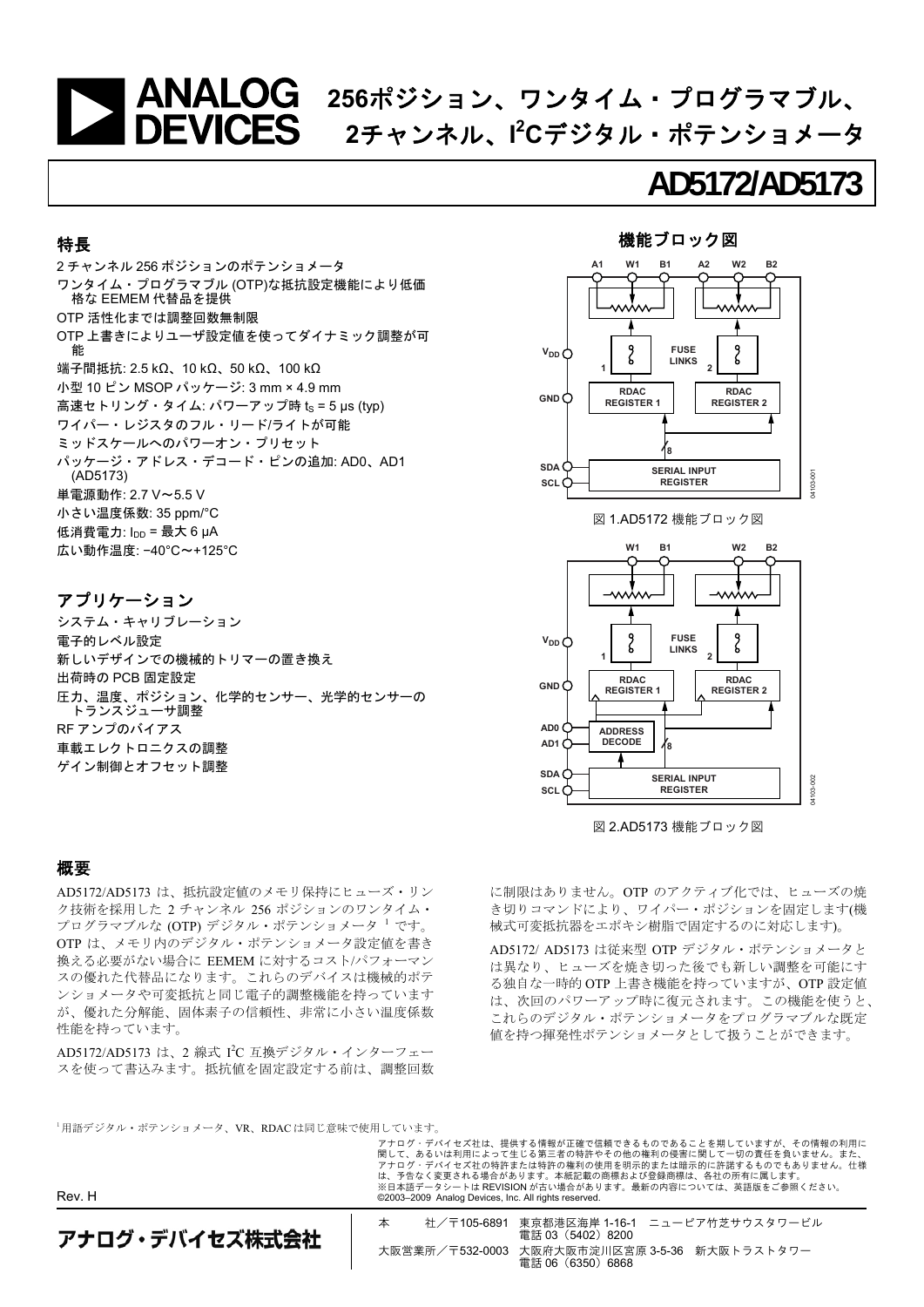# 目次

### <span id="page-1-0"></span>改訂履歴

| $4/09$ —Rev. G to Rev. H                                                                                                          |
|-----------------------------------------------------------------------------------------------------------------------------------|
| Changes to DC Characteristics-Rheostat Mode Parameter and to DC<br>Characteristics-Potentiometer Divider Mode Parameter, Table 13 |
| $12/08$ —Rev. F to Rev. G                                                                                                         |
|                                                                                                                                   |
|                                                                                                                                   |
|                                                                                                                                   |
|                                                                                                                                   |
| Changes to Power Supply Considerations Section, Figure 46, and Figure                                                             |
|                                                                                                                                   |
| $7/08$ —Rev. E to Rev. F                                                                                                          |
| Changes to Power Supplies Parameter in Table 1 and Table 23                                                                       |
|                                                                                                                                   |
| $1/08$ —Rev. D to Rev. E                                                                                                          |
|                                                                                                                                   |
|                                                                                                                                   |
| Changes to OTP Supply Voltage and OTP Supply Current in Table 13                                                                  |
| Changes to OTP Supply Voltage and OTP Supply Current in Table 25                                                                  |
|                                                                                                                                   |
|                                                                                                                                   |
|                                                                                                                                   |
|                                                                                                                                   |
| Replaced One-Time Programming (OTP) Section  15                                                                                   |
|                                                                                                                                   |
|                                                                                                                                   |
|                                                                                                                                   |
|                                                                                                                                   |

| ポテンショメータ分圧器のプログラミング16 |  |
|-----------------------|--|
|                       |  |
|                       |  |
|                       |  |
|                       |  |
|                       |  |
|                       |  |
|                       |  |
|                       |  |
|                       |  |
|                       |  |
|                       |  |
|                       |  |
|                       |  |
|                       |  |

#### **6/06—Rev. C to Rev. D**

| Changes to One-Time Programming (OTP) Section15                    |  |
|--------------------------------------------------------------------|--|
|                                                                    |  |
| Changes to Power Supply Considerations Section18                   |  |
|                                                                    |  |
| Changes to Device Programming Software Section 19                  |  |
|                                                                    |  |
| $6/05$ —Rev. B to Rev. C                                           |  |
| Added Footnote 8, Footnote 9, and Footnote 10 to Table 1 3         |  |
|                                                                    |  |
|                                                                    |  |
| Changes to Power Supply Considerations Section17                   |  |
| Changes to <sup>12</sup> C-Compatible 2-Wire Serial Bus Section 23 |  |
| Added Level Shifting for Different Voltage Operation Section24     |  |
|                                                                    |  |
|                                                                    |  |
| $10/04$ —Rev. A to Rev. B                                          |  |
|                                                                    |  |
|                                                                    |  |
|                                                                    |  |
| Changes to Power Supply Considerations Section15                   |  |
|                                                                    |  |
|                                                                    |  |
| $11/03$ —Rev. 0 to Rev. A                                          |  |
|                                                                    |  |
| 11/03—Revision 0: Initial Version                                  |  |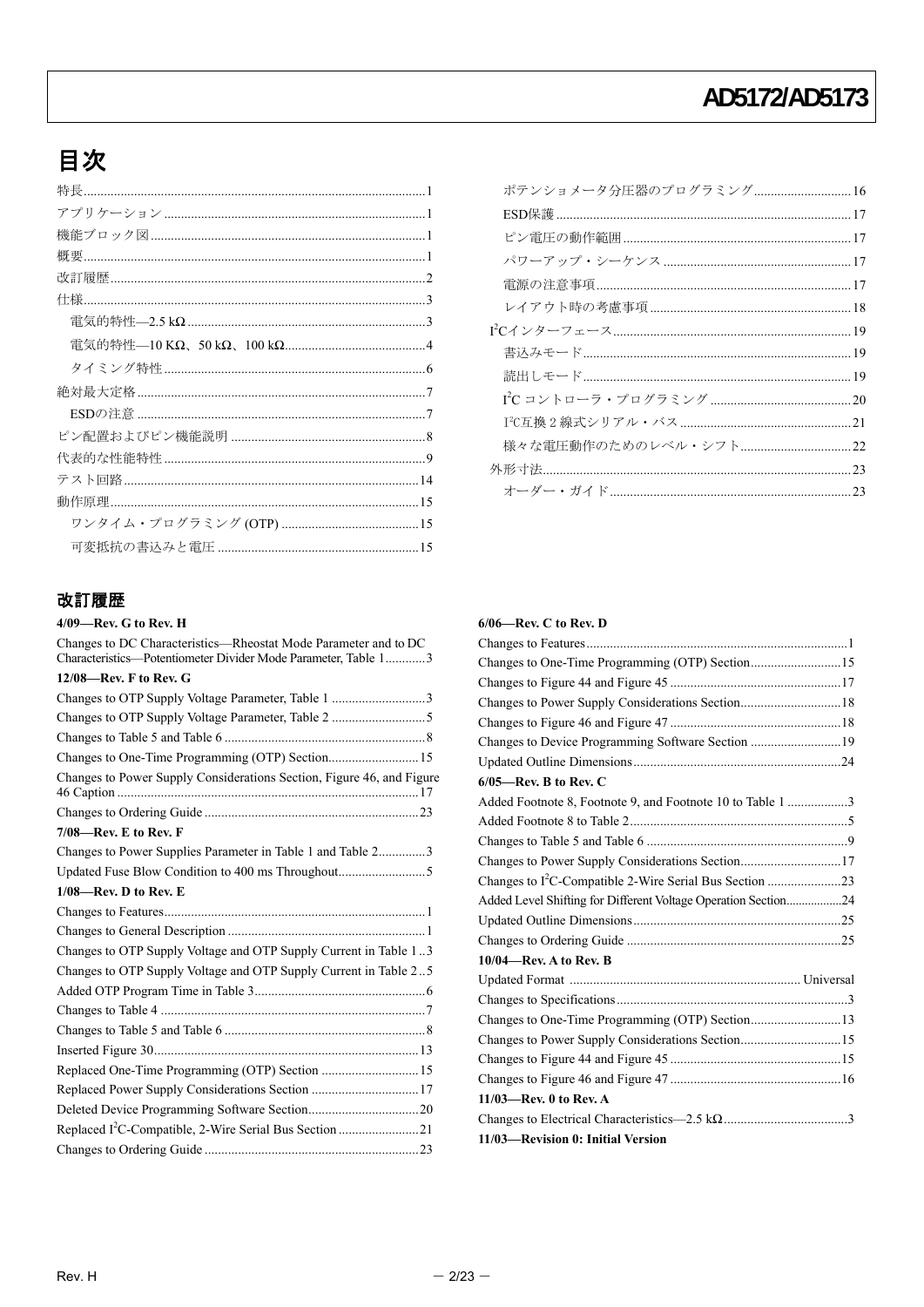# 仕様

### <span id="page-2-1"></span>電気的特性**—2.5 kΩ**

特に指定がない限り、V<sub>DD</sub> = 5 V ± 10%または 3 V ± 10%; V<sub>A</sub> = V<sub>DD</sub>; V<sub>B</sub> = 0 V; -40°C < T<sub>A</sub> < +125°C。

表 1.

<span id="page-2-6"></span><span id="page-2-5"></span><span id="page-2-4"></span><span id="page-2-3"></span><span id="page-2-2"></span><span id="page-2-0"></span>

| Parameter                                                     | Symbol                            | <b>Conditions</b>                               | Min                 | Typ <sup>1</sup> | Max                    | Unit                      |
|---------------------------------------------------------------|-----------------------------------|-------------------------------------------------|---------------------|------------------|------------------------|---------------------------|
| DC CHARACTERISTICS-RHEOSTAT MODE                              |                                   |                                                 |                     |                  |                        |                           |
| Resistor Differential Nonlinearity <sup>2</sup>               | R-DNL                             | $R_{WB}$ , $V_A$ = no connect                   | $-2$                | $\pm 0.1$        | $+2$                   | <b>LSB</b>                |
| Resistor Integral Nonlinearity <sup>2</sup>                   | $R$ - $INL$                       | $R_{WB}$ , $V_A$ = no connect                   | $-14$               | $\pm 2$          | $+14$                  | <b>LSB</b>                |
| Nominal Resistor Tolerance <sup>3</sup>                       | $\Delta R_{AB}$                   | $T_A = 25$ °C                                   | $-20$               |                  | $+55$                  | $\frac{0}{0}$             |
| Resistance Temperature Coefficient                            | $(\Delta R_{AB}/R_{AB})/\Delta T$ |                                                 |                     | 35               |                        | ppm/°C                    |
| Wiper Resistance                                              | $R_{\rm WB}$                      | $Code = 0x00, V_{DD} = 5 V$                     |                     | 160              | 200                    | Ω                         |
| DC CHARACTERISTICS-POTENTIOMETER<br>DIVIDER MODE <sup>4</sup> |                                   |                                                 |                     |                  |                        |                           |
| Differential Nonlinearity <sup>5</sup>                        | <b>DNL</b>                        |                                                 | $-1.5$              | $\pm 0.1$        | $+1.5$                 | <b>LSB</b>                |
| Integral Nonlinearity <sup>5</sup>                            | <b>INL</b>                        |                                                 | $-2$                | $\pm 0.6$        | $+2$                   | <b>LSB</b>                |
| Voltage Divider Temperature Coefficient                       | $(\Delta V_{W}/V_{W})/\Delta T$   | $Code = 0x80$                                   |                     | 15               |                        | $ppm$ <sup>o</sup> C      |
| Full-Scale Error                                              | $V_{WFSE}$                        | $Code = 0xFF$                                   | $-14$               | $-5.5$           | $\bf{0}$               | <b>LSB</b>                |
| Zero-Scale Error                                              | $V_{WZSE}$                        | $Code = 0x00$                                   | $\overline{0}$      | 4.5              | 12                     | <b>LSB</b>                |
| <b>RESISTOR TERMINALS</b>                                     |                                   |                                                 |                     |                  |                        |                           |
| Voltage Range <sup>6</sup>                                    | $V_A$ , $V_B$ , $V_W$             |                                                 | <b>GND</b>          |                  | $V_{DD}$               | V                         |
| Capacitance A, $B^7$                                          | $C_{\rm A},$ $C_{\rm B}$          | $f = 1$ MHz, measured to GND,<br>$code = 0x80$  |                     | 45               |                        | pF                        |
| Capacitance $W^7$                                             | $C_{W}$                           | $f = 1$ MHz, measured to GND,<br>$code = 0x80$  |                     | 60               |                        | pF                        |
| Shutdown Supply Current <sup>8</sup>                          | $I_A$ sp                          | $V_{DD} = 5.5 V$                                |                     | 0.01             | $\mathbf{1}$           | μA                        |
| Common-Mode Leakage                                           | $I_{CM}$                          | $V_A = V_B = V_{DD}/2$                          |                     | $\mathbf{1}$     |                        | nA                        |
| DIGITAL INPUTS AND OUTPUTS                                    |                                   |                                                 |                     |                  |                        |                           |
| SDA and SCL                                                   |                                   |                                                 |                     |                  |                        |                           |
| Input Logic High <sup>9</sup>                                 | V <sub>IH</sub>                   | $V_{DD} = 5 V$                                  | 0.7 V <sub>DD</sub> |                  | $V_{DD}$ + 0.5         | V                         |
| Input Logic Low <sup>9</sup>                                  | $V_{IL}$                          | $V_{DD} = 5 V$                                  | $-0.5$              |                  | $+0.3$ V <sub>DD</sub> | V                         |
| AD0 and AD1                                                   |                                   |                                                 |                     |                  |                        |                           |
| Input Logic High                                              | V <sub>IH</sub>                   | $V_{DD}$ = 3 V                                  | 2.1                 |                  |                        | V                         |
| Input Logic Low                                               | $V_{II}$                          | $V_{DD} = 3 V$                                  |                     |                  | 0.6                    | V                         |
| Input Current                                                 | $I_{\rm IL}$                      | $V_{IN}$ = 0 V or 5 V                           |                     |                  | $\pm 1$                | μA                        |
| Input Capacitance <sup>7</sup>                                | $C_{\rm IL}$                      |                                                 |                     | 5                |                        | pF                        |
| <b>POWER SUPPLIES</b>                                         |                                   |                                                 |                     |                  |                        |                           |
| Power Supply Range                                            | V <sub>DD</sub> RANGE             |                                                 | 2.7                 |                  | 5.5                    | V                         |
| OTP Supply Voltage <sup>9, 10</sup>                           | $V_{DD OTP}$                      | $T_A = 25$ °C                                   | 5.6                 | 5.7              | 5.8                    | V                         |
| <b>Supply Current</b>                                         | $I_{DD}$                          | $V_{\text{IH}} = 5 V$ or $V_{\text{IL}} = 0 V$  |                     | 3.5              | 6                      | μA                        |
| OTP Supply Current <sup>9, 11, 12</sup>                       | $I_{DD OTP}$                      | $V_{DD OTP}$ = 5.0 V, T <sub>A</sub> = 25°C     |                     | 100              |                        | mA                        |
| Power Dissipation <sup>13</sup>                               | $P_{DISS}$                        | $V_{IH} = 5 V$ or $V_{IL} = 0 V$ , $V_{DD} = 5$ |                     |                  | 33                     | μW                        |
| <b>Power Supply Sensitivity</b>                               | <b>PSS</b>                        | $V_{DD} = 5 V \pm 10\%$ ,<br>$code = midscale$  |                     | $\pm 0.02$       | $\pm 0.08$             | $\frac{0}{0}/\frac{0}{0}$ |
| DYNAMIC CHARACTERISTICS <sup>14</sup>                         |                                   |                                                 |                     |                  |                        |                           |
| Bandwidth, -3 dB                                              | <b>BW</b>                         | $Code = 0x80$                                   |                     | 4.8              |                        | <b>MHz</b>                |
| <b>Total Harmonic Distortion</b>                              | <b>THD<sub>w</sub></b>            | $V_A = 1$ V rms, $V_B = 0$ V,<br>$f = 1$ kHz    |                     | 0.1              |                        | $\frac{0}{0}$             |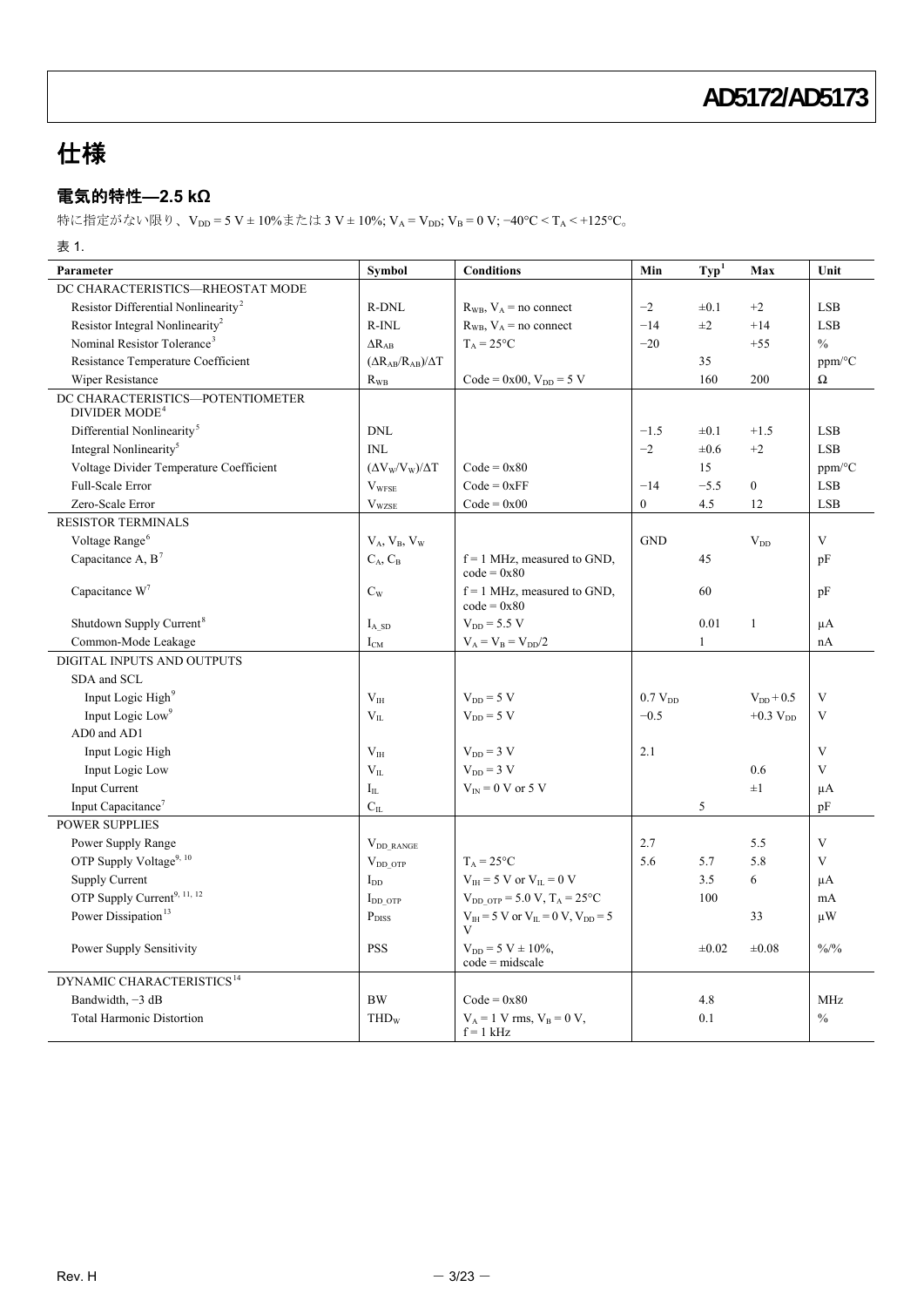| Parameter                             | Symbol               | Conditions                                            | Min | $T_{VD}$ | Max | Unit           |
|---------------------------------------|----------------------|-------------------------------------------------------|-----|----------|-----|----------------|
| $V_W$ Settling Time                   |                      | $V_A = 5 V$ , $V_B = 0 V$ , $\pm 1$ LSB<br>error band |     |          |     | μs             |
| <b>Resistor Noise Voltage Density</b> | $e_N$ w <sub>B</sub> | $R_{WB} = 1.25 k\Omega$ , $R_s = 0 \Omega$            |     | <u>.</u> |     | $nV/\sqrt{Hz}$ |

<sup>1</sup> Typ 値は、25℃および V<sub>DD</sub> = 5 V での平均測定値。

<span id="page-3-2"></span><span id="page-3-1"></span><sup>2</sup> 抵抗ポジション非直線性誤差 R-INL は、最大抵抗ワイパー・ポジションと最小抵抗ワイパー・ポジションとの間で測定された理論値からの差を表します。 R-DNL は、 連続タップ・ポジション間での理論値からの相対的ステップ変化を表します。 部品の単調性は保証されています。

<span id="page-3-3"></span> $3V_A = V_{DD}$ 、 $V_B = 0 V$ 、ワイパー (V<sub>W</sub>) = 接続なし。

<span id="page-3-4"></span><sup>4</sup> 仕様は全 VR に適用。

<span id="page-3-5"></span><sup>5</sup> INL と DNL は、RDAC を電圧出力 D/A コンバータと同様のポテンショメータ分圧器として設定して、V<sub>W</sub> で測定。 V<sub>A</sub> = V<sub>DD</sub> かつ V<sub>B</sub> = 0 V。最大±1 LSB の DNL 仕様 規定値は単調動作状態を保証

<span id="page-3-6"></span> $6$ 抵抗ピンA、抵抗ピンB、抵抗ピンWの極性は相対的に制約されません。

<span id="page-3-7"></span><sup>7</sup> 設計上保証しますが、出荷テストは行いません。

<span id="page-3-8"></span>8 A ピンで測定。 A ピンは、シャットダウン・モードで解放。

<span id="page-3-9"></span><sup>9</sup> V<sub>IH</sub> の最小電圧条件は 0.7 V × V<sub>DD</sub>。 例えば、V<sub>DD</sub> = 5 V のとき最小 V<sub>IH</sub> = 3.5 V。 一般に、SCL と SDA には V<sub>DD</sub> へのプルアップ抵抗が使用されていますが、 SCL と SDA がプルアップ抵抗を持たない低電圧ロジック・コントローラから直接駆動される際には、V<sub>IH</sub> 最小値を満たすように注意する必要があります。

<span id="page-3-10"></span><sup>10</sup> 動作電源とは異なります。OTP の電源は 1 回だけ使用されます。

<span id="page-3-11"></span> $11$ 動作電流とは異なり、OTP の電源電流は約 400 ms 継続し、1回だけです。

<span id="page-3-12"></span>12 OTP 書込み時のエネルギープロットについては、図 30 を参照してください。

<span id="page-3-13"></span> $^{13}$   $P_{\text{DISS}}$ は $(I_{\text{DD}} \times V_{\text{DD}})$ から計算。 CMOS ロジック・レベル入力は、最小消費電力になります。

<span id="page-3-14"></span>14 すべてのダイナミック特性では V<sub>DD</sub> = 5 V を使用。

#### <span id="page-3-0"></span>電気的特性**—10 kΩ**、**50 kΩ**、**100 kΩ**

特に指定がない限り、V<sub>DD</sub> = 5 V ± 10%または 3 V ± 10%; V<sub>A</sub> = V<sub>DD</sub>; V<sub>B</sub> = 0 V; -40°C < T<sub>A</sub> < +125°C。

#### 表 2.

<span id="page-3-19"></span><span id="page-3-18"></span><span id="page-3-17"></span><span id="page-3-16"></span><span id="page-3-15"></span>

| Parameter                                                     | Symbol                            | <b>Conditions</b>                                 | Min                 | $\text{Typ}^1$ | Max                    | Unit                   |
|---------------------------------------------------------------|-----------------------------------|---------------------------------------------------|---------------------|----------------|------------------------|------------------------|
| DC CHARACTERISTICS-RHEOSTAT MODE                              |                                   |                                                   |                     |                |                        |                        |
| Resistor Differential Nonlinearity <sup>2</sup>               | R-DNL                             | $R_{WB}$ , $V_A$ = no connect                     | $-1$                | $\pm 0.1$      | $+1$                   | <b>LSB</b>             |
| Resistor Integral Nonlinearity <sup>2</sup>                   | $R$ -INL                          | $R_{WB}$ , $V_A$ = no connect                     | $-2.5$              | $\pm 0.25$     | $+2.5$                 | <b>LSB</b>             |
| Nominal Resistor Tolerance <sup>3</sup>                       | $\Delta R_{AB}$                   | $T_A = 25^{\circ}C$                               | $-20$               |                | $+20$                  | $\frac{0}{0}$          |
| Resistance Temperature Coefficient                            | $(\Delta R_{AB}/R_{AB})/\Delta T$ |                                                   |                     | 35             |                        | ppm/°C                 |
| Wiper Resistance                                              | $R_{WB}$                          | $Code = 0x00, VDD = 5 V$                          |                     | 160            | 200                    | $\Omega$               |
| DC CHARACTERISTICS-POTENTIOMETER<br>DIVIDER MODE <sup>4</sup> |                                   |                                                   |                     |                |                        |                        |
| Differential Nonlinearity <sup>5</sup>                        | <b>DNL</b>                        |                                                   | $-1$                | $\pm 0.1$      | $+1$                   | <b>LSB</b>             |
| Integral Nonlinearity <sup>5</sup>                            | INL                               |                                                   | $-1$                | $\pm 0.3$      | $+1$                   | <b>LSB</b>             |
| Voltage Divider Temperature Coefficient                       | $(\Delta V_{W}/V_{W})/\Delta T$   | $Code = 0x80$                                     |                     | 15             |                        | $ppm$ <sup>o</sup> $C$ |
| Full-Scale Error                                              | <b>VWFSE</b>                      | $Code = 0xFF$                                     | $-2.5$              | $-1$           | $\boldsymbol{0}$       | <b>LSB</b>             |
| Zero-Scale Error                                              | $V_{WZSE}$                        | $Code = 0x00$                                     | $\overline{0}$      | $\mathbf{1}$   | 2.5                    | <b>LSB</b>             |
| <b>RESISTOR TERMINALS</b>                                     |                                   |                                                   |                     |                |                        |                        |
| Voltage Range <sup>6</sup>                                    | $V_A$ , $V_B$ , $V_W$             |                                                   | <b>GND</b>          |                | $V_{DD}$               | V                      |
| Capacitance A, $B^7$                                          | $C_A, C_B$                        | $f = 1$ MHz, measured to<br>$GND$ , code = $0x80$ |                     | 45             |                        | pF                     |
| Capacitance $W^7$                                             | $C_{W}$                           | $f = 1$ MHz, measured to<br>$GND$ , code = $0x80$ |                     | 60             |                        | pF                     |
| Shutdown Supply Current <sup>8</sup>                          | $I_{ASD}$                         | $V_{DD} = 5.5 V$                                  |                     | 0.01           | $\mathbf{1}$           | $\mu A$                |
| Common-Mode Leakage                                           | $I_{CM}$                          | $V_A = V_B = V_{DD}/2$                            |                     | 1              |                        | nA                     |
| DIGITAL INPUTS AND OUTPUTS                                    |                                   |                                                   |                     |                |                        |                        |
| SDA and SCL                                                   |                                   |                                                   |                     |                |                        |                        |
| Input Logic High <sup>9</sup>                                 | $\rm V_{\rm IH}$                  | $V_{DD} = 5 V$                                    | 0.7 V <sub>DD</sub> |                | $V_{DD}$ + 0.5         | V                      |
| Input Logic Low <sup>9</sup>                                  | $V_{IL}$                          | $V_{DD} = 5 V$                                    | $-0.5$              |                | $+0.3$ V <sub>DD</sub> | V                      |
| AD0 and AD1                                                   |                                   |                                                   |                     |                |                        |                        |
| Input Logic High                                              | V <sub>IH</sub>                   | $V_{DD}$ = 3 V                                    | 2.1                 |                |                        | V                      |
| Input Logic Low                                               | $\rm V_{II}$                      | $V_{DD} = 3 V$                                    |                     |                | 0.6                    | V                      |
| Input Current                                                 | $I_{IL}$                          | $V_{\text{IN}}$ = 0 V or 5 V                      |                     |                | $\pm 1$                | $\mu A$                |
| Input Capacitance <sup>7</sup>                                | $C_{IL}$                          |                                                   |                     | 5              |                        | pF                     |
| <b>POWER SUPPLIES</b>                                         |                                   |                                                   |                     |                |                        |                        |
| Power Supply Range                                            | V <sub>DD</sub> RANGE             |                                                   | 2.7                 |                | 5.5                    | V                      |
| OTP Supply Voltage <sup>9, 10</sup>                           | $V_{DD}$ otp                      | $T_A = 25^{\circ}C$                               | 5.6                 | 5.7            | 5.8                    | V                      |
| Supply Current                                                | $I_{DD}$                          | $V_{\text{H}}$ = 5 V or $V_{\text{H}}$ = 0 V      |                     | 3.5            | 6                      | $\mu A$                |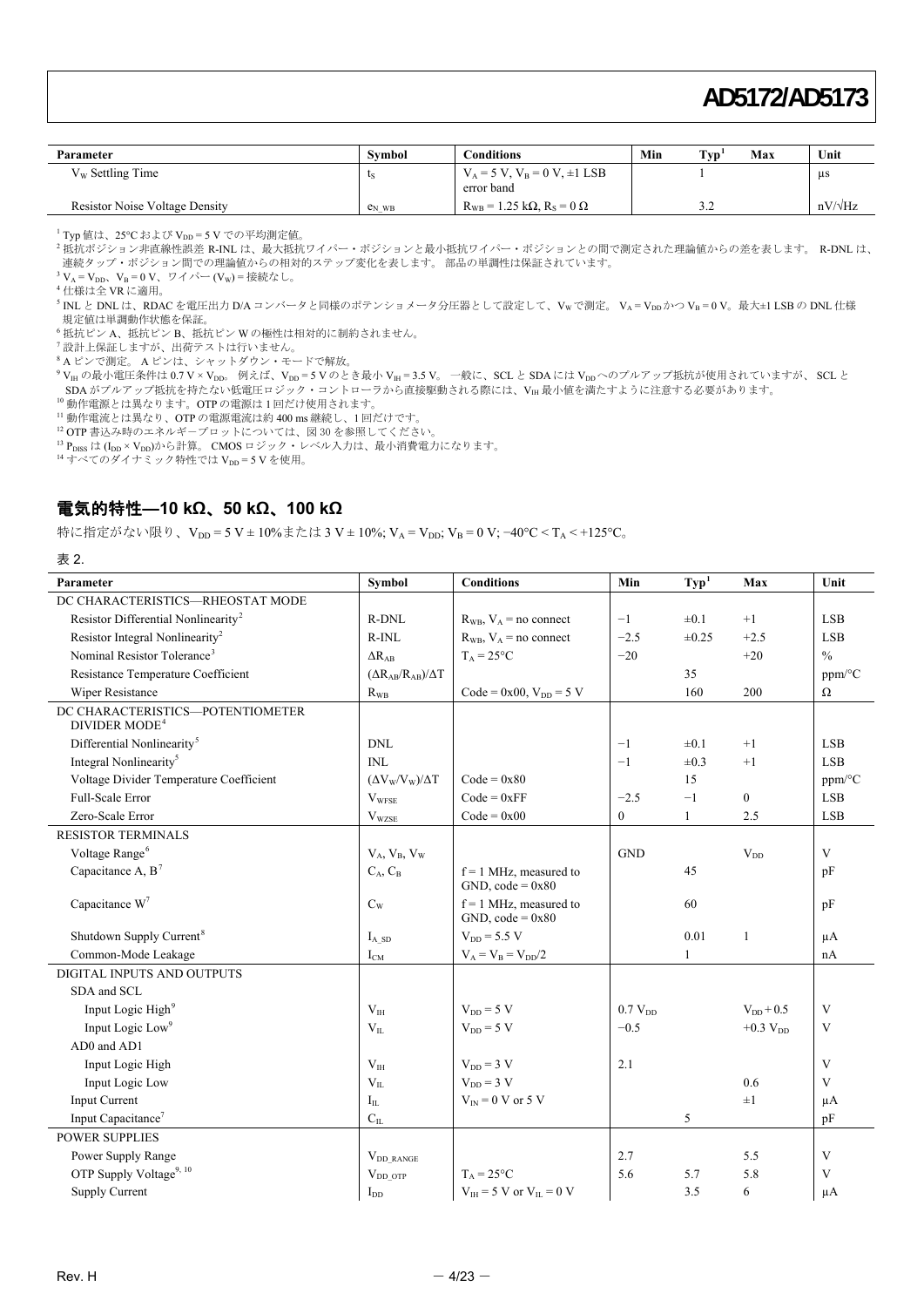| Parameter                               | Symbol               | <b>Conditions</b>                                                      | Min | $\mathbf{Typ}^1$ | Max        | Unit           |
|-----------------------------------------|----------------------|------------------------------------------------------------------------|-----|------------------|------------|----------------|
| OTP Supply Current <sup>9, 11, 12</sup> | $I_{DD$ otp          | $V_{DD OTP}$ = 5.0 V, T <sub>A</sub> = 25 <sup>o</sup> C               |     | 100              |            | mA             |
| Power Dissipation <sup>13</sup>         | $P_{DISS}$           | $V_{\text{IH}} = 5$ V or $V_{\text{II}} = 0$ V,<br>$V_{DD} = 5 V$      |     |                  | 33         | $\mu$ W        |
| Power Supply Sensitivity                | <b>PSS</b>           | $V_{DD} = 5 V \pm 10\%$ ,<br>$code = midscale$                         |     | $\pm 0.02$       | $\pm 0.08$ | $\frac{0}{0}$  |
| DYNAMIC CHARACTERISTICS <sup>14</sup>   |                      |                                                                        |     |                  |            |                |
| Bandwidth, $-3$ dB                      | <b>BW</b>            | $R_{AB} = 10 k\Omega$ , code = 0x80                                    |     | 600              |            | kHz            |
|                                         |                      | $R_{AB}$ = 50 k $\Omega$ , code = 0x80                                 |     | 100              |            | kHz            |
|                                         |                      | $R_{AB} = 100 k\Omega$ , code = 0x80                                   |     | 40               |            | kHz            |
| <b>Total Harmonic Distortion</b>        | THD <sub>w</sub>     | $V_A = 1$ V rms, $V_B = 0$ V,<br>$f = 1$ kHz, $R_{AB} = 10$ k $\Omega$ |     | 0.1              |            | $\frac{0}{0}$  |
| $Vw$ Settling Time                      | $t_{S}$              | $V_A = 5 V$ , $V_B = 0 V$ , $\pm 1$<br>LSB error band                  |     | $\overline{2}$   |            | $\mu$ s        |
| <b>Resistor Noise Voltage Density</b>   | $e_N$ w <sub>B</sub> | $R_{WB} = 5 k\Omega$ , $R_S = 0 \Omega$                                |     | 9                |            | $nV/\sqrt{Hz}$ |

<sup>1</sup> Typ 値は、25℃および V<sub>DD</sub> = 5 V での平均測定値。

<span id="page-4-1"></span><span id="page-4-0"></span>。<br>2 抵抗ポジション非直線性誤差 R-INL は、最大抵抗ワイパー・ポジションと最小抵抗ワイパー・ポジションとの間で測定された理論値からの差を表します。 R-DNL は、 連続タップ・ポジション間での理論値からの相対的ステップ変化を表します。 部品の単調性は保証されています。

<span id="page-4-2"></span> $3V_A = V_{DD}$ 、 $V_B = 0$   $V$ 、ワイパー  $(V_W) =$  接続なし。

<span id="page-4-3"></span><sup>4</sup> 仕様は全 VR に適用。

<span id="page-4-4"></span>5 INL と DNL は、RDAC を電圧出力 D/A コンバータと同様のポテンショメータ分圧器として設定して、Vwで測定。 VA = Vpp かつ VB = 0 V。最大±1 LSB の DNL 仕様規 定値は単調動作状態を保証。

<span id="page-4-5"></span><sup>6</sup> 抵抗ピン A、抵抗ピン B、抵抗ピン W の極性は相対的に制約されません。

<span id="page-4-6"></span><sup>7</sup> 設計上保証しますが、出荷テストは行いません。

<span id="page-4-7"></span>8 A ピンで測定。 A ピンは、シャットダウン・モードで解放。

<span id="page-4-8"></span><sup>9</sup> V<sub>IH</sub> の最小電圧条件は 0.7 V × V<sub>DD</sub>。 例えば、V<sub>DD</sub> = 5 V のとき最小 V<sub>IH</sub> = 3.5 V。 一般に、SCL と SDA には V<sub>DD</sub> へのプルアップ抵抗が使用されていますが、 SCL と SDA がプルアップ抵抗を持たない低電圧ロジック・コントローラから直接駆動される際には、VIH 最小値を満たすように注意する必要があります。

<span id="page-4-9"></span><sup>10</sup> 動作電源とは異なります。OTP の電源は 1 回だけ使用されます。

<span id="page-4-10"></span><sup>11</sup> 動作電流とは異なり、OTP の電源電流は約 400 ms 継続し、1 回だけです。

<span id="page-4-11"></span>12 OTP 書込み時のエネルギープロットについては、図 30 を参照してください。

<span id="page-4-12"></span><sup>13</sup> P<sub>DISS</sub> は (I<sub>DD</sub> × V<sub>DD</sub>)から計算。 CMOS ロジック・レベル入力は、最小消費電力になります。

<span id="page-4-13"></span><sup>14</sup>すべてのダイナミック特性では V<sub>DD</sub>=5Vを使用。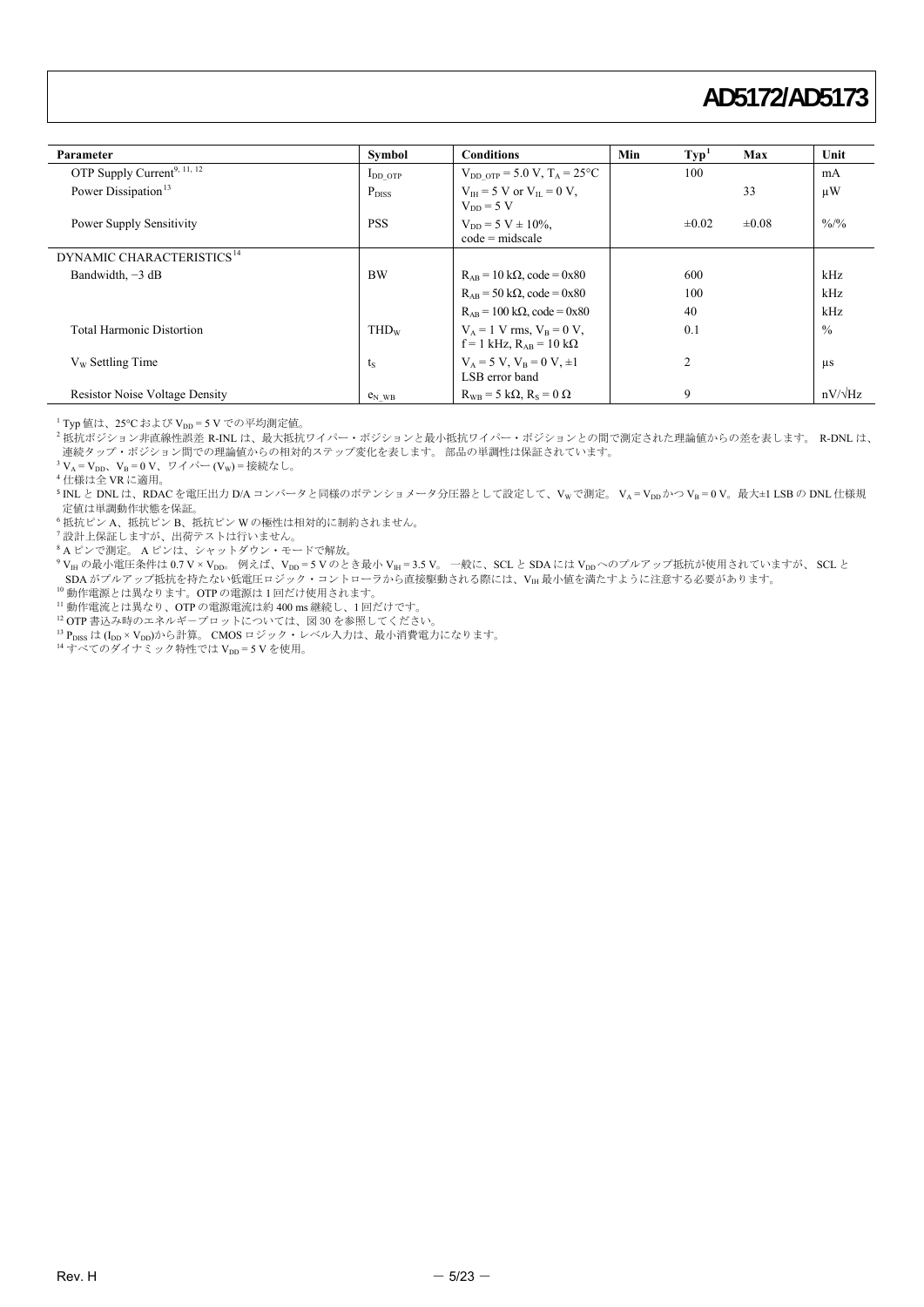### <span id="page-5-0"></span>タイミング特性

特に指定がない限り、V<sub>DD</sub> = 5 V ± 10%または 3 V ± 10%; V<sub>A</sub> = V<sub>DD</sub>; V<sub>B</sub> = 0 V; -40°C < T<sub>A</sub> < +125°C。

#### 表 3.

| Parameter                                                      | Symbol         | <b>Conditions</b>                                         | Min | Typ | Max | Unit    |
|----------------------------------------------------------------|----------------|-----------------------------------------------------------|-----|-----|-----|---------|
| I <sup>2</sup> C INTERFACE TIMING CHARACTERISTICS <sup>1</sup> |                |                                                           |     |     |     |         |
| <b>SCL Clock Frequency</b>                                     | $f_{\rm SCL}$  |                                                           |     |     | 400 | kHz     |
| Bus-Free Time Between Stop and Start, t <sub>BUF</sub>         | $t_1$          |                                                           | 1.3 |     |     | us      |
| Hold Time (Repeated Start), t <sub>HD:STA</sub>                | $t_2$          | After this period, the first clock<br>pulse is generated. | 0.6 |     |     | $\mu$ s |
| Low Period of SCL Clock, $t_{LOW}$                             | $t_3$          |                                                           | 1.3 |     |     | $\mu$ s |
| High Period of SCL Clock, t <sub>HIGH</sub>                    | t <sub>4</sub> |                                                           | 0.6 |     |     | us      |
| Setup Time for Repeated Start Condition, t <sub>SUSTA</sub>    | t,             |                                                           | 0.6 |     |     | us      |
| Data Hold Time, $t_{HD\,DAT}^2$                                | $t_6$          |                                                           |     |     | 0.9 | us      |
| Data Setup Time, t <sub>SU:DAT</sub>                           | $t_7$          |                                                           | 100 |     |     | ns      |
| Fall Time of Both SDA and SCL Signals, $t_F$                   | $t_8$          |                                                           |     |     | 300 | ns      |
| Rise Time of Both SDA and SCL Signals, $t_R$                   | t9             |                                                           |     |     | 300 | ns      |
| Setup Time for Stop Condition, t <sub>SU-STO</sub>             | $t_{10}$       |                                                           | 0.6 |     |     | $\mu$ s |
| OTP Program Time                                               | $t_{11}$       |                                                           |     | 400 |     | ms      |

<span id="page-5-2"></span><span id="page-5-1"></span><sup>1</sup> 測定値のロケーションについてはタイミング図を参照してください(すなわち、図3 と図 48~図 51 参照)。<br><sup>2</sup> 最大 t<sub>HD;DAT</sub>は、SCL 信号のロー・レベル区間(t<sub>LOW</sub>)を伸ばさないときにのみ満たす必要があります。

### タイミング図

<span id="page-5-3"></span>

図 3.I<sup>2</sup>C インターフェースの詳細タイミング図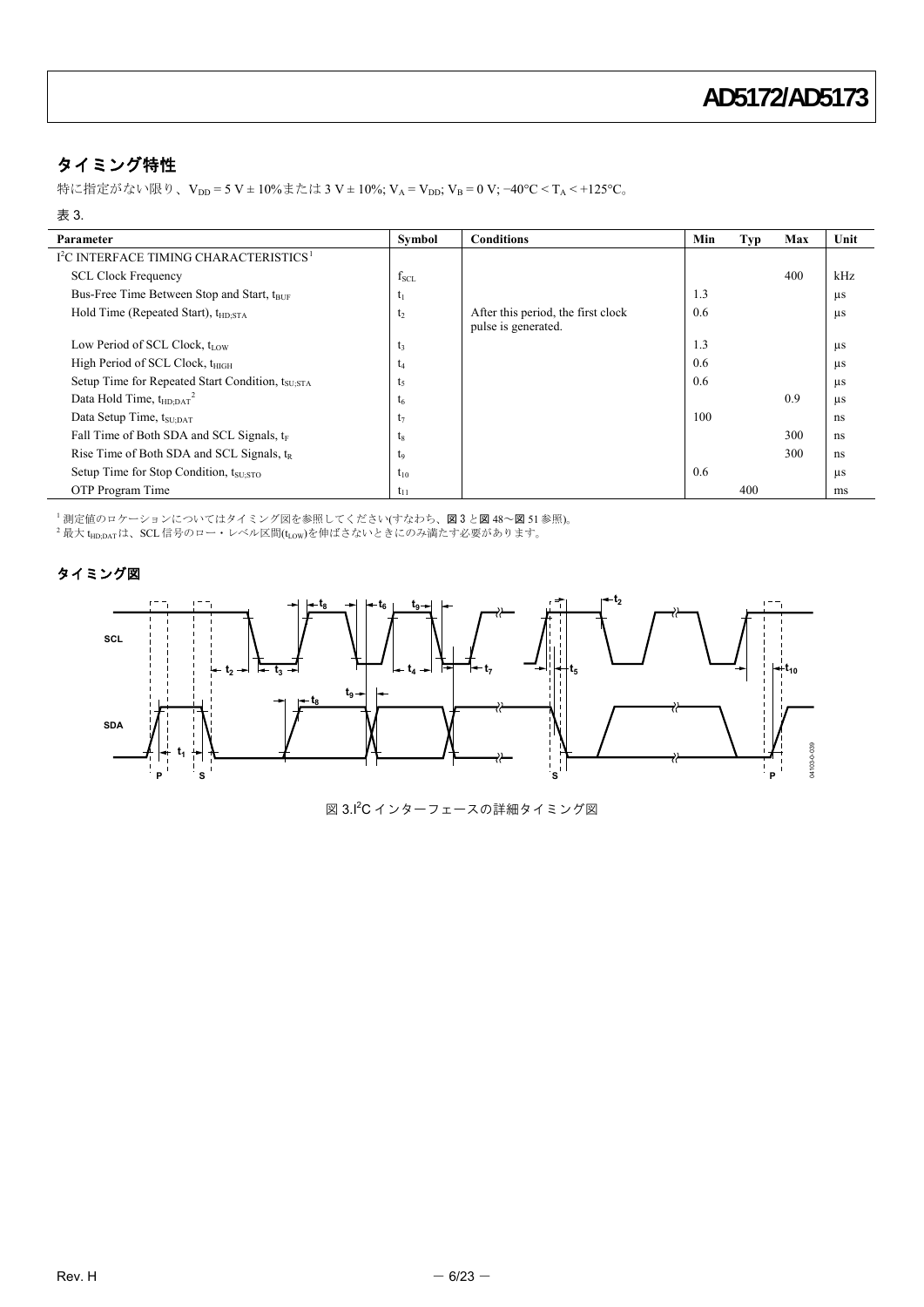# <span id="page-6-0"></span>絶対最大定格

特に指定のない限り、 $T_A = 25 \text{ }^{\circ}\text{C}_{\circ}$ 

#### 表 4.

<span id="page-6-1"></span>

| Parameter                                                   | Rating                               |
|-------------------------------------------------------------|--------------------------------------|
| $V_{DD}$ to GND                                             | $-0.3$ V to +7 V                     |
| $V_A$ , $V_B$ , $V_W$ to GND                                | $\rm V_{DD}$                         |
| Terminal Current, Ax to Bx, Ax to Wx, Bx to Wx <sup>1</sup> |                                      |
| Pulsed                                                      | $\pm 20$ mA                          |
| Continuous                                                  | $\pm 5$ mA                           |
| Digital Inputs and Output Voltage to GND                    | $0 \text{ V}$ to $7 \text{ V}$       |
| <b>Operating Temperature Range</b>                          | $-40^{\circ}$ C to $+125^{\circ}$ C  |
| Maximum Junction Temperature $(T_{\text{IMAX}})$            | $150^{\circ}$ C                      |
| Storage Temperature Range                                   | $-65^{\circ}$ C to $+150^{\circ}$ C  |
| Reflow Soldering                                            |                                      |
| Peak Temperature                                            | $260^{\circ}$ C                      |
| Time at Peak Temperature                                    | $20 \text{ sec}$ to $40 \text{ sec}$ |
| Thermal Resistance <sup>2</sup>                             |                                      |
| $\theta_{IA}$ for 10-Lead MSOP                              | $200^{\circ}$ C/                     |

<span id="page-6-2"></span><sup>1</sup> 最大ピン電流は、スイッチの最大処理電流、パッケージ最大消費電力、A ピ ン、B ピン、W ピン内の任意の 2 ピン間の、設定された抵抗での最大入力電 圧により制約されます。

<span id="page-6-3"></span> $2 \times \gamma$ ッケージ消費電力 =  $(T_{JMAX} - T_A)/\theta_{JA}$ 。

上記の絶対最大定格を超えるストレスを加えるとデバイスに恒 久的な損傷を与えることがあります。この規定はストレス定格 の規定のみを目的とするものであり、この仕様の動作のセクシ ョンに記載する規定値以上でのデバイス動作を定めたものでは ありません。デバイスを長時間絶対最大定格状態に置くとデバ イスの信頼性に影響を与えます。

#### **ESD**の注意



ESD(静電放電)の影響を受けやすいデバイスで す。電荷を帯びたデバイスや回路ボードは、検知さ れないまま放電することがあります。本製品は当社 独自の特許技術である ESD 保護回路を内蔵してはい ますが、デバイスが高エネルギーの静電放電を被っ た場合、損傷を生じる可能性があります。したがっ て、性能劣化や機能低下を防止するため、ESD に対 する適切な予防措置を講じることをお勧めします。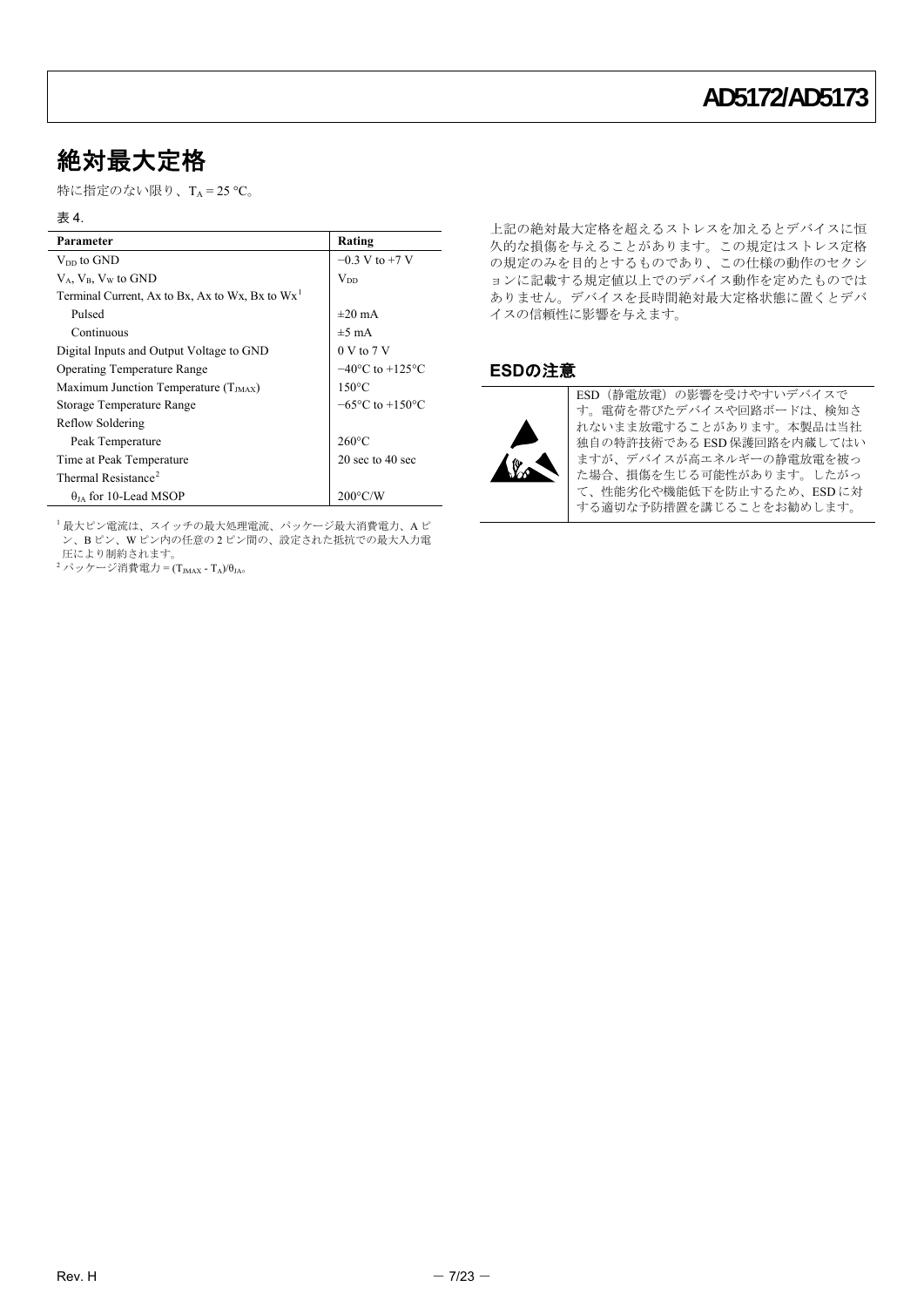# ピン配置およびピン機能説明

| 10 W1<br>$B1$ 1<br>A1 $\sqrt{2}$<br>g<br>AD5172<br>$W2$ 3<br><b>TOP VIEW</b><br>8<br>(Not to Scale)<br><b>GND</b><br>$V_{DD}$ 5 | B <sub>2</sub><br>A2<br><b>SDA</b><br>SCL<br>HE014 |
|---------------------------------------------------------------------------------------------------------------------------------|----------------------------------------------------|
|---------------------------------------------------------------------------------------------------------------------------------|----------------------------------------------------|

図 4.AD5172 のピン配置

| 表 5.AD5172 のピン機能説明 |  |  |
|--------------------|--|--|

| ピン             |                |                                                                                                                    |
|----------------|----------------|--------------------------------------------------------------------------------------------------------------------|
| 番号             | 記号             | 説明                                                                                                                 |
| $\mathbf{1}$   | B1             | B1 $E^2 \mathcal{L}$ GND $\leq V_{\text{BL}} \leq V_{\text{DD}}$                                                   |
| $\overline{2}$ | A <sub>1</sub> | A1 $E^2 \mathcal{L}$ , GND $\leq V_{Al} \leq V_{DDc}$                                                              |
| 3              | W <sub>2</sub> | W2 $\mathcal{L} \mathcal{L}$ , GND $\leq$ V <sub>w2</sub> $\leq$ V <sub>DDo</sub>                                  |
| $\overline{4}$ | <b>GND</b>     | デジタル・グラウンド。                                                                                                        |
| 5              | $V_{DD}$       | 正の雷源。2.7 V~5.5 V での動作に対して仕様<br>を規定。OTP 書込みの場合、5.6 V <v<sub>pp &lt; 5.8<br/>Vで、かつ 100 mA 駆動できる必要がありま<br/>す。</v<sub> |
| 6              | SCL.           | シリアル・クロック入力。正のエッジ・トリ<br>ガ。プルアップ抵抗が必要。プルアップ抵抗<br>なしでロジック・コントローラから直接駆動<br>するときは、最小 VH=0.7 V × Vpp を守ってく<br>ださい。      |
| 7              | <b>SDA</b>     | シリアル・データ入力/出力。プルアップ抵抗<br>が必要。プルアップ抵抗なしでロジック・コ<br>ントローラから直接駆動するときは、最小 VH<br>=0.7V×V <sub>pp</sub> を守ってください。         |
| 8              | A2             | A2 $E^2 \rightarrow \text{GND} \le V_{A2} \le V_{DD}$                                                              |
| 9              | B <sub>2</sub> | B2 $E^2 \gtrsim$ GND < $V_{\rm B2}$ < $V_{\rm D2}$                                                                 |
| 10             | W1             | W1 $E^2 \mathcal{V}$ GND $\leq$ V <sub>W1</sub> $\leq$ V <sub>DD</sub> <sub>o</sub>                                |
|                |                |                                                                                                                    |

| B <sub>1</sub> $\sqrt{1}$<br>AD0 $\sqrt{2}$<br>AD5173<br>$W2$ 3<br><b>TOP VIEW</b><br>(Not to Scale)<br><b>GND</b><br>$V_{DD}$<br>5 | $10$ W1<br>B <sub>2</sub><br>AD <sub>1</sub><br>8<br><b>SDA</b><br><b>I</b> scl | 103-046 |
|-------------------------------------------------------------------------------------------------------------------------------------|---------------------------------------------------------------------------------|---------|
|-------------------------------------------------------------------------------------------------------------------------------------|---------------------------------------------------------------------------------|---------|

図 5.AD5173 のピン配置

#### 表 6.AD5173 のピン機能説明

| ピン                       |                 |                                                                                                               |
|--------------------------|-----------------|---------------------------------------------------------------------------------------------------------------|
| 番号                       | 記号              | 説明                                                                                                            |
| $\mathbf{1}$             | B1              | B1 $E^2 \mathcal{V}$ GND $\leq V_{\text{B1}} \leq V_{\text{DD}}$                                              |
| $\overline{c}$           | AD <sub>0</sub> | 複数のパッケージをデコードするためのプロ<br>グラマブルなアドレス・ビット 0.                                                                     |
| 3                        | W <sub>2</sub>  | W2 $E^2 \mathcal{V}$ GND $\leq$ V <sub>W2</sub> $\leq$ V <sub>DD</sub> <sub>0</sub>                           |
| 4                        | <b>GND</b>      | デジタル・グラウンド。                                                                                                   |
| $\overline{\phantom{0}}$ | $V_{DD}$        | 正の雷源。2.7 V~5.5 V での動作に対して仕様<br>を規定。OTP 書込みの場合、5.6 V <vnn 5.8<br="" <="">Vで、かつ 100 mA 駆動できる必要がありま<br/>す。</vnn> |
| 6                        | SCL.            | シリアル・クロック入力。正のエッジ・トリ<br>ガ。プルアップ抵抗が必要。プルアップ抵抗<br>なしでロジック・コントローラから直接駆動<br>するときは、最小 Vш=0.7 V × Vpp を守ってく<br>ださい。 |
| 7                        | <b>SDA</b>      | シリアル・データ入力/出力。プルアップ抵抗<br>が必要。プルアップ抵抗なしでロジック・コ<br>ントローラから直接駆動するときは、最小 Vպ<br>=0.7 V×Vppを守ってください。                |
| 8                        | AD1             | 複数のパッケージをデコードするためのプロ<br>グラマブルなアドレス・ビット 1。                                                                     |
| 9                        | B2              | B2 $E^2 \mathcal{V}$ , GND $\leq V_{B2} \leq V_{DD_0}$                                                        |
| 10                       | W1              | W1 $E^2 \mathcal{V}$ GND $\leq$ V <sub>W1</sub> $\leq$ V <sub>DD</sub> <sub>o</sub>                           |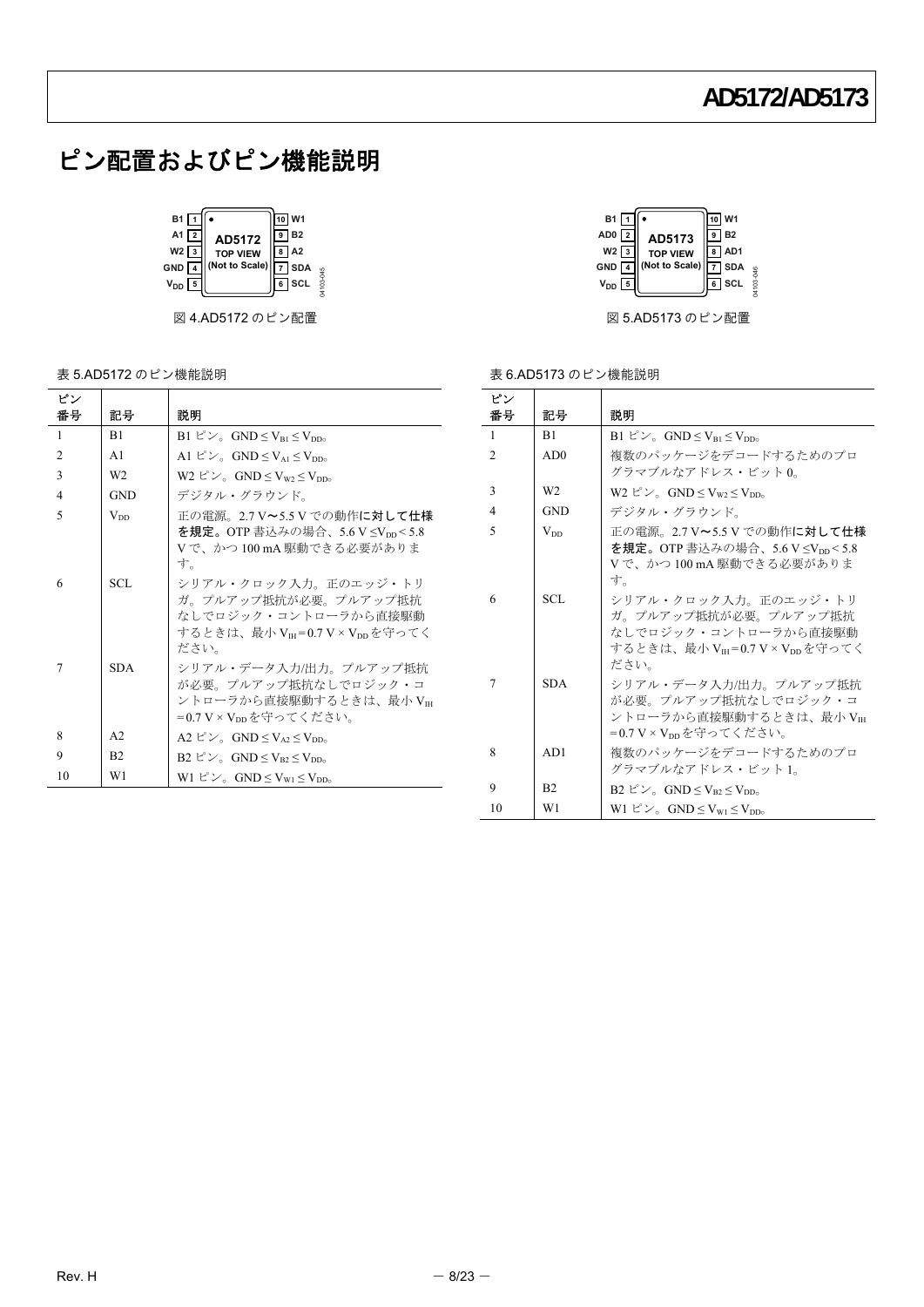

図 6.R-INL 対コード対電源電圧



図 7.R-DNL 対コード対電源電圧



図 8.INL 対コード対温度



図 9.DNL 対コード対温度



図 10.INL 対コード対電源電圧



図 11.DNL 対コード対電源電圧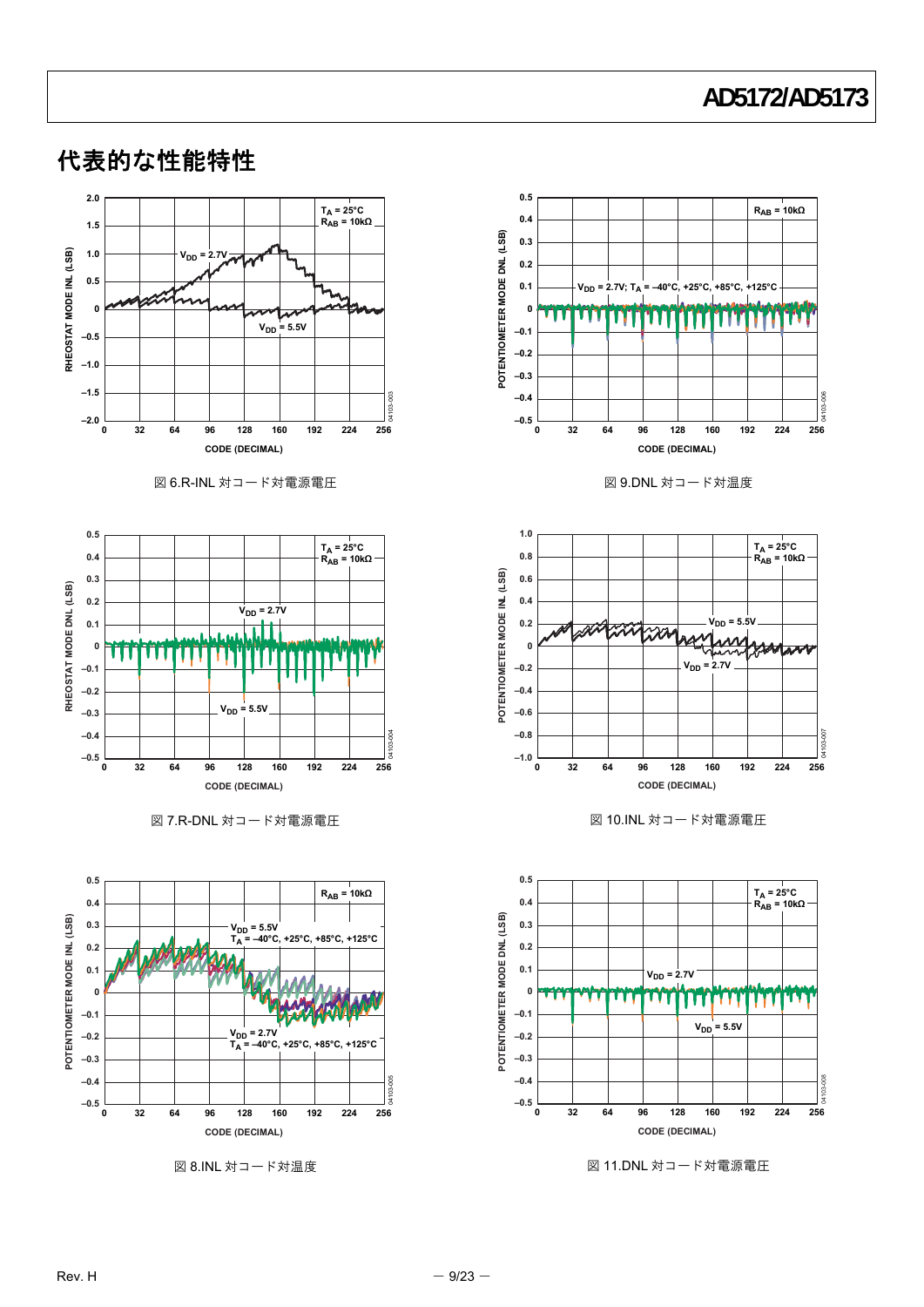

図 12.R-INL 対コード対温度



図 13.R-DNL 対コード対温度



図 14.フルスケール誤差の温度特性



図 15.ゼロスケール誤差の温度特性



図 16.電源電流の温度特性



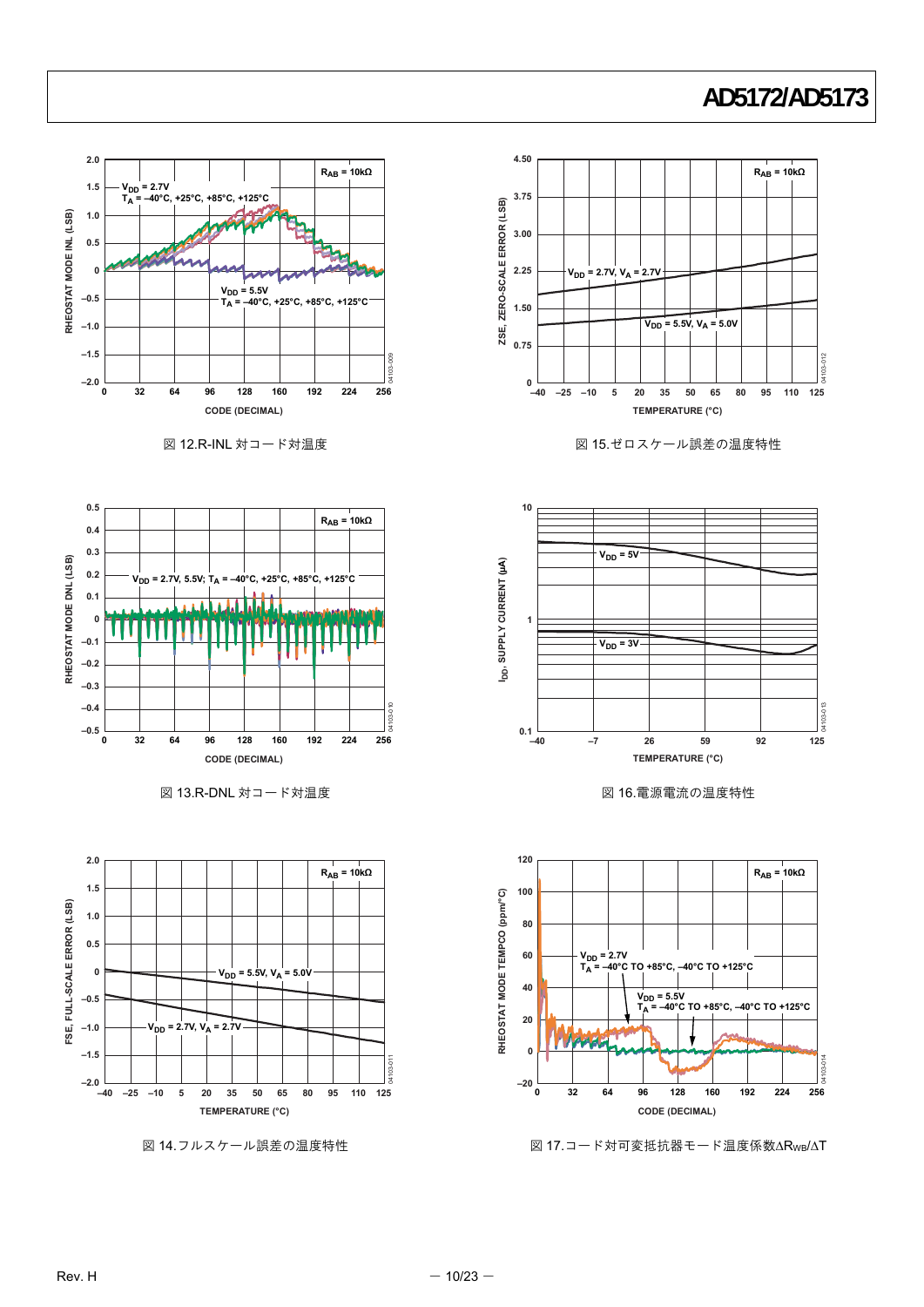

図 18.コード対 AD5172 ポテンショメータ・モード温度係数∆V<sub>WB</sub>/∆T



 $\boxtimes$  19.ゲイン対周波数対コード、RAB = 2.5 kΩ



図 20.ゲイン対周波数対コード、RAB = 10 kΩ







図 22.ゲイン対周波数対コード、RAB = 100 kΩ



図 23.−3 dB 帯域幅、コード = 0x80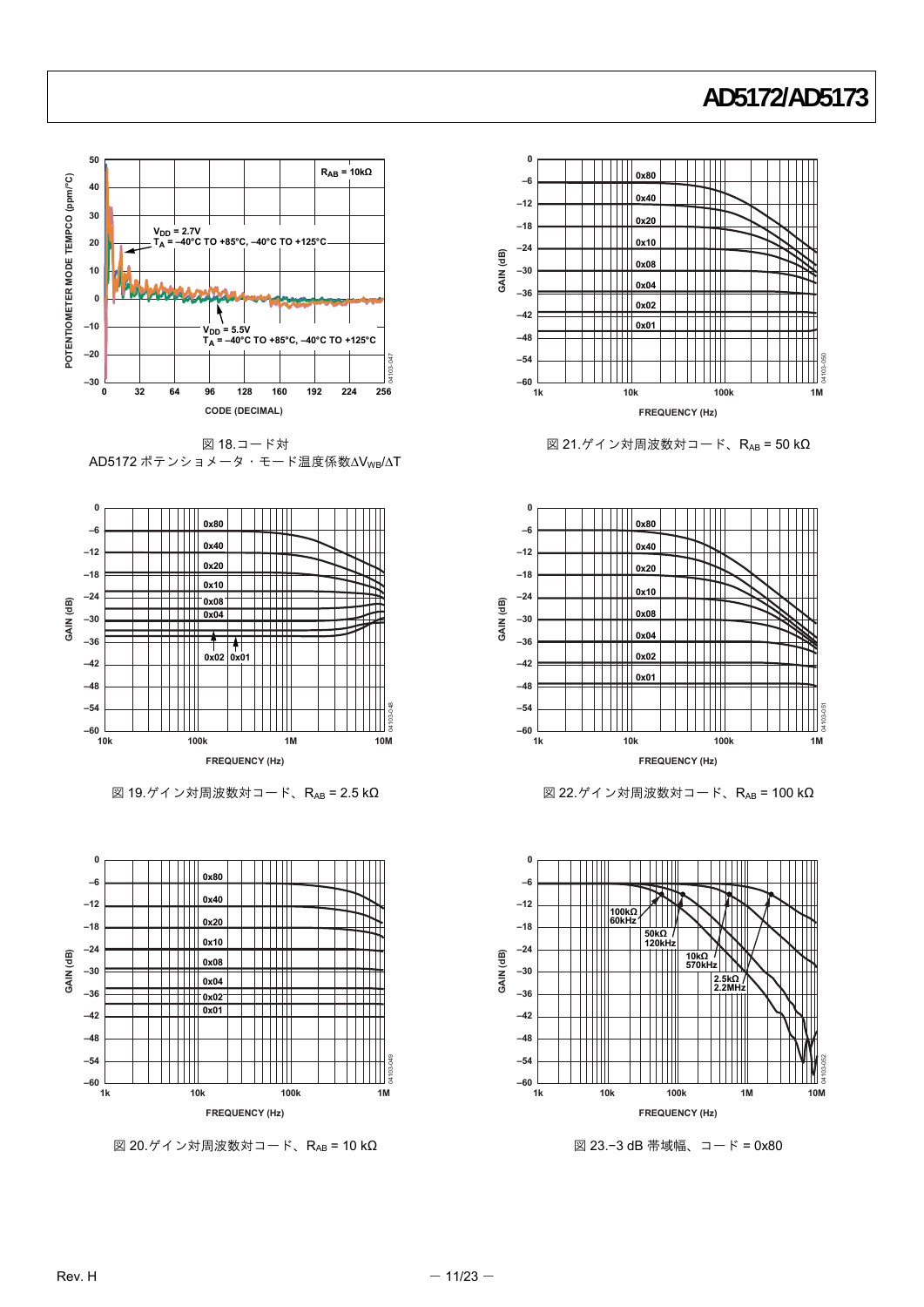



図 26.デジタル・クロストーク



図 27.アナログ・クロストーク



図 28.ミッドスケール・グリッチ、コード 0x80→コード 0x7F



図 29.大信号セトリング・タイム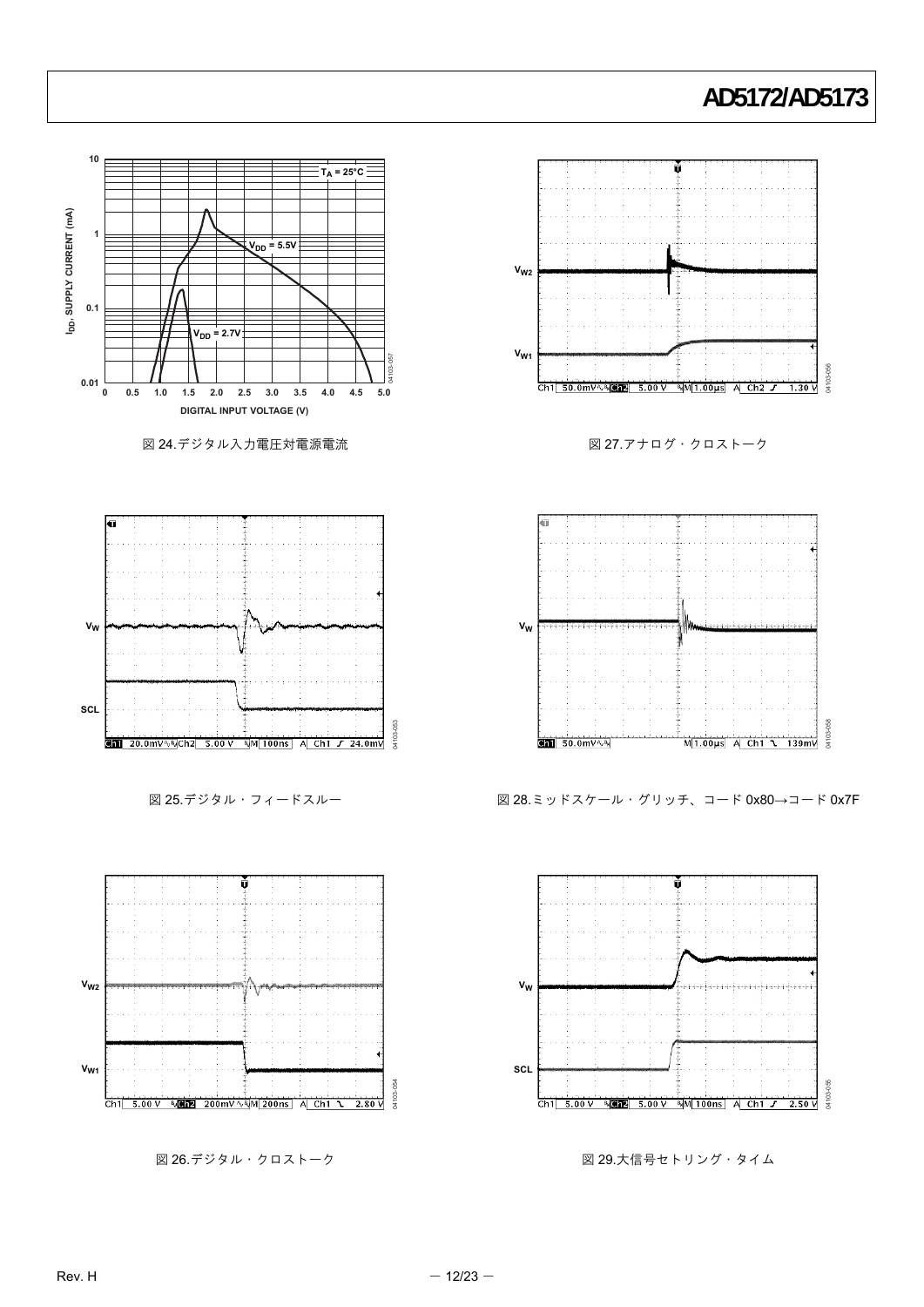

図 30.ヒューズ 1 個に対する OTP 書込みエネルギー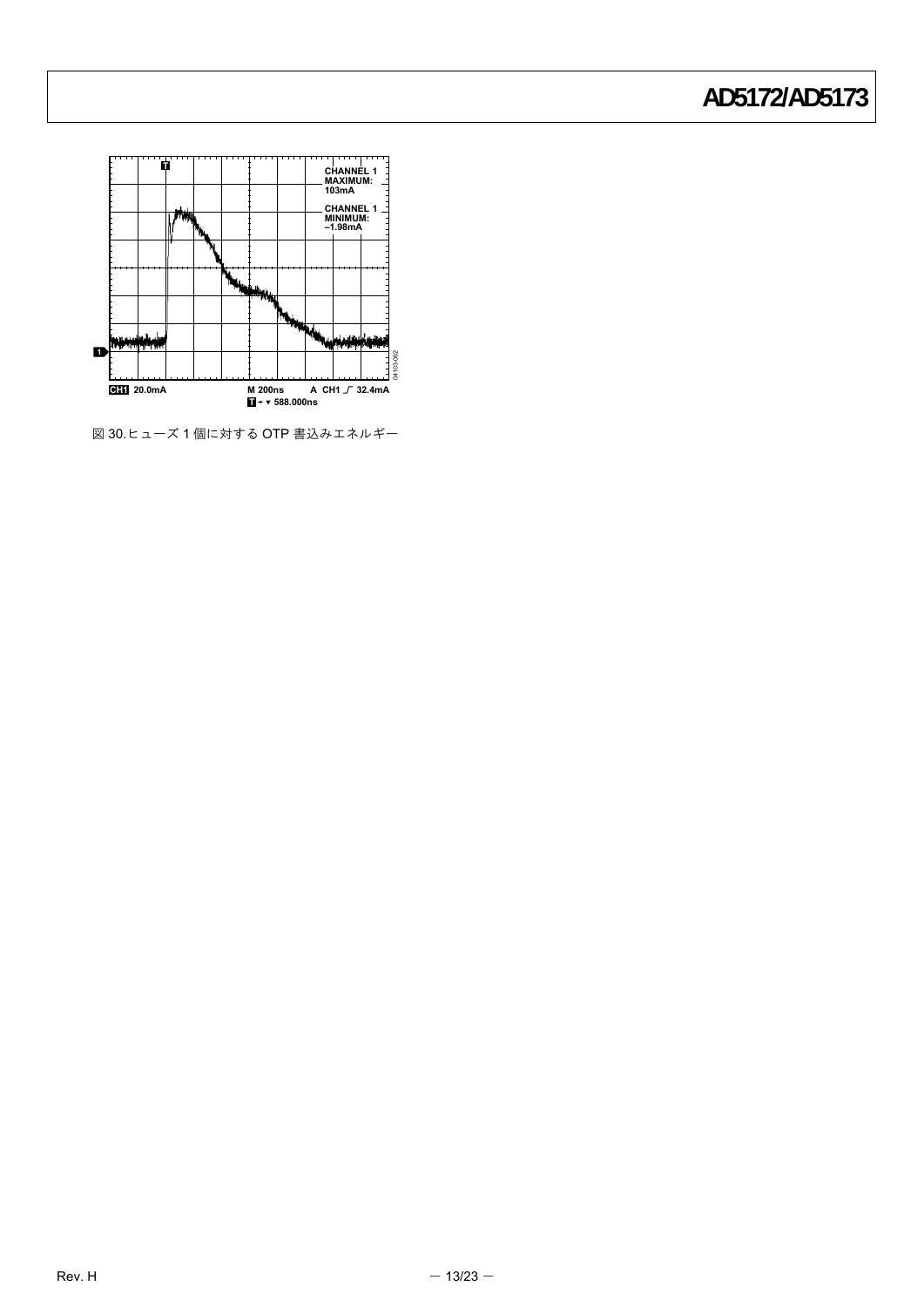## <span id="page-13-0"></span>テスト回路

図 [31](#page-13-1) ~図 [38](#page-13-2) に、製品仕様表([表](#page-2-6) 1 と [表](#page-3-19) 2)で使用したテスト条件を決定するテスト回路を示します。



<span id="page-13-1"></span>



図 35.ゲイン周波数特性のテスト回路



図 32.抵抗ポジションの非直線性誤差 (可変抵抗器動作; R-INL、R-DNL)



図 36.オン抵抗増分



図 33.ワイパー抵抗

<span id="page-13-2"></span>



図 37.同相モード・リーク電流



図 38.アナログ・クロストーク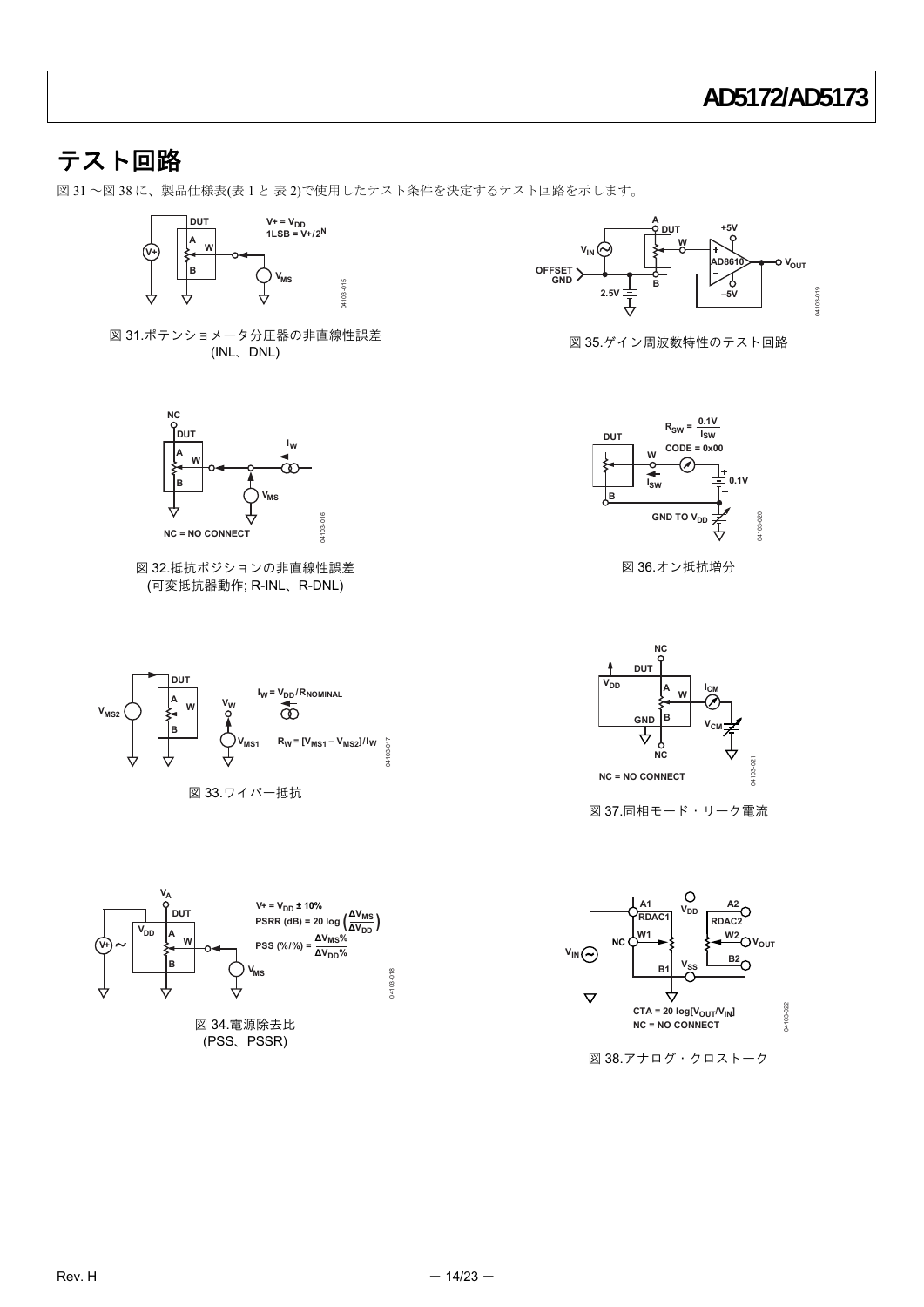# <span id="page-14-0"></span>動作原理



図 39.詳細機能ブロック図

<span id="page-14-4"></span><span id="page-14-3"></span>AD5172/AD5173 は、抵抗設定値のメモリ保持にヒューズ・リン ク技術を採用して、デジタル的に制御される 256 ポジションの 可変抵抗(VR)です。

内部パワーオン既定値により、パワーオン時にワイパーがミッ ドスケールに設定されます。OTP 機能をアクティブ化すると、 デバイスはユーザ定義の固定設定値でパワーアップします。

### <span id="page-14-1"></span>ワンタイム・プログラミング **(OTP)**

<span id="page-14-2"></span>OTP をアクティブにする前は、初期パワーオン時に AD5172/AD5173 はミッドスケールに設定されます。ワイパーを 所望のポジションに設定した後、該当するコーディング ([表](#page-15-1) 8 と [表](#page-15-2) 9 参照)とワンタイム Vpp orpを使い、T ビットをハイ・レベル に設定して、抵抗値を固定することができます。AD517x ファミ リーのデジタル・ポテンショメータのヒューズ・リンク技術で は、ヒューズを焼き切って与えられた不揮発性設定値を実現す  $\delta$ ために、V<sub>DD</sub> or  $p = 5.6$  V~5.8 Vである必要がありますが、動作 中は、Vpp = 2.7 V~5.5 Vとすることができます。このため、ワ ンタイム・プログラミングには外部電源が必要です。ヒューズの 焼き切りは 1 回だけ可能です。このときのヒューズの焼き切り に失敗した場合、エネルギーを再度加えてもその大きさに無関 係に、ヒューズ構造が焼き切り不能に変化することがあります。 詳細については、[電源の注意事項](#page-16-3)のセクションを参照してくだ さい。

デバイス制御回路には 2 ビットの確認ビット(E1 とE0)があり、 これらをリードバックして書込み状態をチェックすることがで きます ([表](#page-14-3) 7 参照)。確認ビットを必ずリードバックして、ヒュ ーズが正常に焼き切られたことを確認する必要があります。ヒ ューズを焼き切った後、次のパワーオン時にすべてのヒュー ズ・ラッチがイネーブルされます。このため、出力は保存され ている設定値に対応するようになります。 図 [39](#page-14-4) に、詳細な機能 ブロック図を示します。

| E1 | E0       | <b>Status</b>                                                              |
|----|----------|----------------------------------------------------------------------------|
|    | $\theta$ | Ready for programming.                                                     |
|    | $\theta$ | Fatal error. Some fuses are not blown. Do not retry. Discard<br>this unit. |
|    |          | Successful. No further programming is possible.                            |

### 可変抵抗の書込みと電圧

#### 可変抵抗器動作

ピン A とピン B の間の RDAC の公称抵抗が 2.5 kΩ、10 kΩ、50 kΩ、100 kΩ の製品を提供しています。VR の公称抵抗(RAB)は 256 個の接点を持ち、ワイパー・ピンと B ピン接点によりアク セスされます。RDAC ラッチ内の 8 ビット・データがデコード されて、256 通りの設定の内の 1 つを選択します。



図 40.可変抵抗器モードの構成

10kΩ の製品を使用する場合、ワイパーの最初の接続はデータ 0x00 に対して B ピンから開始されます。50 Ω のワイパー・コン タクト抵抗が存在するため、このような接続では W ピントと B ピンの間に最小 100 Ω (2 × 50 Ω) の抵抗が発生します。2 番目の 接続は最初のタップ・ポイントであり、ここではデータ 0x01 に 対して 139 Ω (R<sub>WB</sub> = R<sub>AB</sub>/256 + 2 × R<sub>W</sub> = 39 Ω + 2 × 50 Ω)になりま す。3 番目の接続は次のタップ・ポイントで、データ 0x02 に対 して 178 Ω (2 × 39 Ω + 2 × 50 Ω)となり、以後同様に続きます。 LSB データ値の各増加により、ワイパーは抵抗ラダーを上に移 動し、最後のタップ・ポイント 10,100 Ω (R<sub>AB</sub> + 2 × R<sub>W</sub>)に到達す るまで移動します。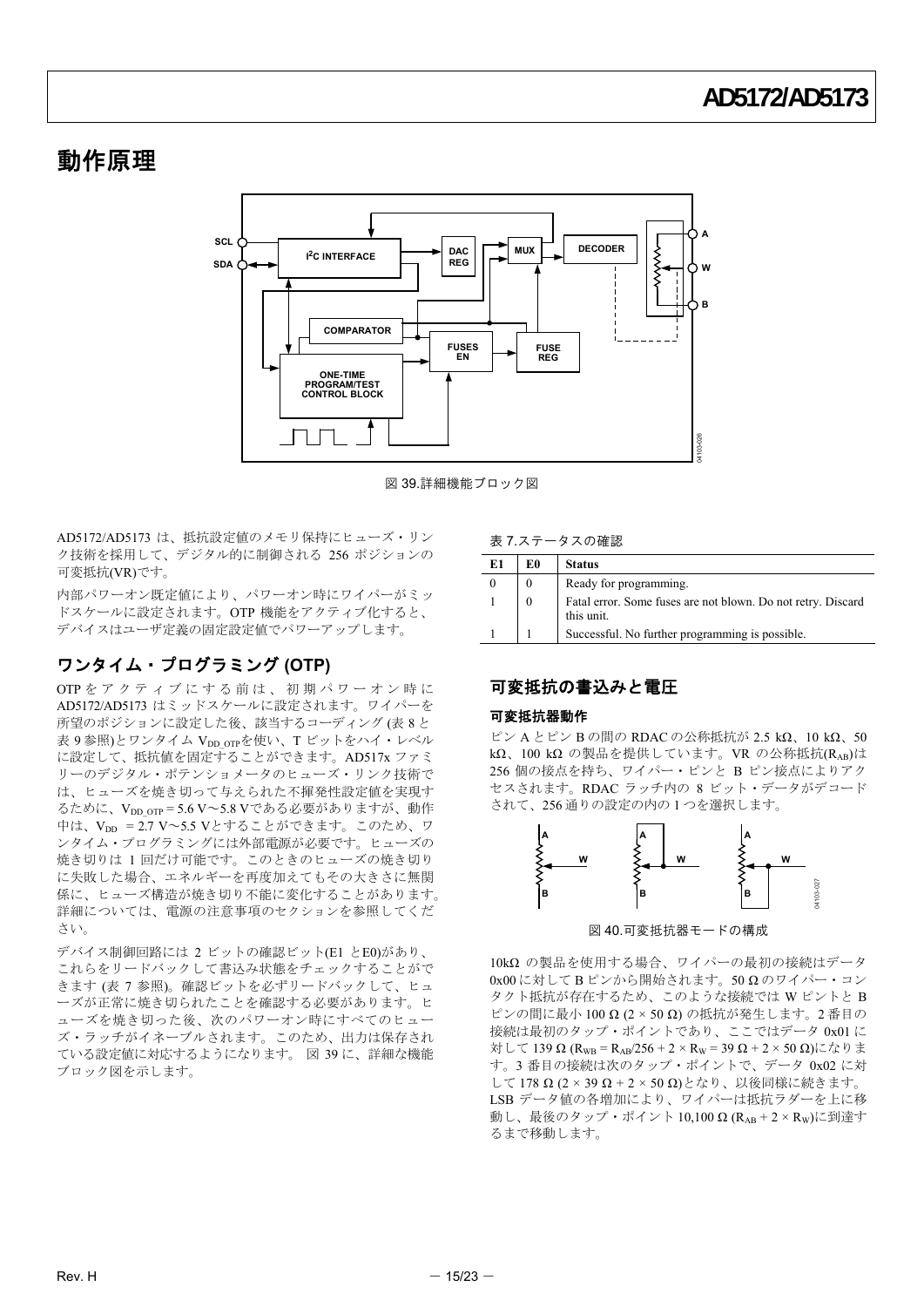<span id="page-15-2"></span>

図 41.AD5172/AD5173 等価 RDAC 回路

<span id="page-15-0"></span>デジタル的にプログラムした W と B の間の出力抵抗を決定する 一般式は、次のようになります。

$$
R_{WB}(D) = \frac{D}{128} \times R_{AB} + 2 \times R_{W}
$$
 (1)

ここで、

*D* は、8 ビット RDAC レジスタにロードされるバイナリ・コー ド・データの 10 進数表示。

*RAB*はピン間抵抗。

*RW*は、内部スイッチのオン抵抗から発生するワイパー抵抗。

ようするに、RAB = 10 kΩ、かつAピンがオープンの場合は、出 力抵抗RwBが [表](#page-15-1) 8 に示すRDACラッチ・コードに従って設定さ れます。

|  | 表 8.コードと対応する $R_{WB}$ 抵抗値 |  |
|--|---------------------------|--|
|--|---------------------------|--|

<span id="page-15-1"></span>

| D (Dec) | $R_{WB}(\Omega)$ | <b>Output State</b>                         |
|---------|------------------|---------------------------------------------|
| 255     | 9961             | Full scale $(R_{AB} - 1 \text{ LSB} + R_W)$ |
| 128     | 5060             | Midscale                                    |
|         | 139              | 1 LSB                                       |
|         | 100              | Zero scale (wiper contact resistance)       |

ゼロスケール状態では、有限なワイパー抵抗 100Ω があること に注意してください。この状態での W と B との間の電流レベル が、20 mA 以下の最大パルス電流となるように注意してくださ い。そうしないと、内部スイッチ・コンタクトの性能低下また は破壊が生ずる恐れがあります。

機械的ポテンショメータと同様に、ワイパーW とピン A との間 の RDAC 抵抗も、デジタルに制御された相補的な抵抗 RWAを発 生します。これらのピンを使うときは、B ピンをオープンのま まにしておくことができます。RwA 抵抗値に対する設定は、最 大値抵抗から開始されて、ラッチにロードされたデータの値が 大きくなると、小さくなります。この動作の一般式は次のよう になります。

$$
R_{WA}(D) = \frac{256 - D}{128} \times R_{AB} + 2 \times R_W
$$
 (2)

 $R<sub>AP</sub>$  = 10 kΩ、かつΒピンがオープンの場合は、出力抵抗 $R<sub>WA</sub>$ が [表](#page-15-2) 9 に示すRDACラッチ・コードに従って設定されます。

表  $9.$ コードと対応する  $R_{WA}$ 抵抗値

| D (Dec) | $R_{WA}(\Omega)$ | <b>Output State</b> |  |
|---------|------------------|---------------------|--|
| 255     | 139              | Full scale          |  |
| 128     | 5060             | Midscale            |  |
|         | 9961             | 1 LSB               |  |
|         | 10,060           | Zero scale          |  |

デバイス間のマッチングは、プロセス・ロットに依存し、最大 ±30%変動します。抵抗素子は薄膜技術を使ってプロセスされる ため、RAB の温度変化は非常に小さく、35 ppm/°C の温度係数に なります。

### ポテンショメータ分圧器のプログラミング

#### 電圧出力動作

デジタル・ポテンショメータは、A―B 間の入力電圧に比例した 分圧電圧を W―B 間および W―A 間に容易に発生することがで きます。GND に対する VDD の極性(これは正極性)とは異なり、 B に対する A、A に対する W、B に対する W の各電圧にはいず れの極性も可能です。



図 42.ポテンショメータ・モード構成

近似のためにワイパー抵抗の影響を無視する場合、A ピンを 5 V に、B ピンをグラウンドにそれぞれ接続すると、W―B 間に 0 V から開始して 5 V より 1 LSB 低い値までの出力電圧が発生し ます。電圧の各 LSB は、ピン A とピン B に加えた電圧をポテン ショメータ分圧器のポジション数 256 で除算した値に等しくな ります。ピン A とピン B に与えられた任意の入力電圧に対して、 グラウンドを基準とした Vw の出力電圧を決める式は、次のよ うに表されます。

$$
V_W(D) = \frac{D}{256}V_A + \frac{256 - D}{256}V_B
$$
 (3)

ワイパー抵抗の影響 Vw を含む正確な計算は、次式を使います。

$$
V_W(D) = \frac{R_{WB}(D)}{R_{AB}} V_A + \frac{R_{WA}(D)}{R_{AB}} V_B
$$
\n(4)

分圧器モードでのデジタル・ポテンショメータの動作は、温度 に対して正確な動作になります。可変抵抗器モードと異なり、 出力電圧は内部抵抗 RwAと RwBの比に依存し、絶対値ではあり ません。したがって、温度ドリフトは 15 ppm/°C に減少します。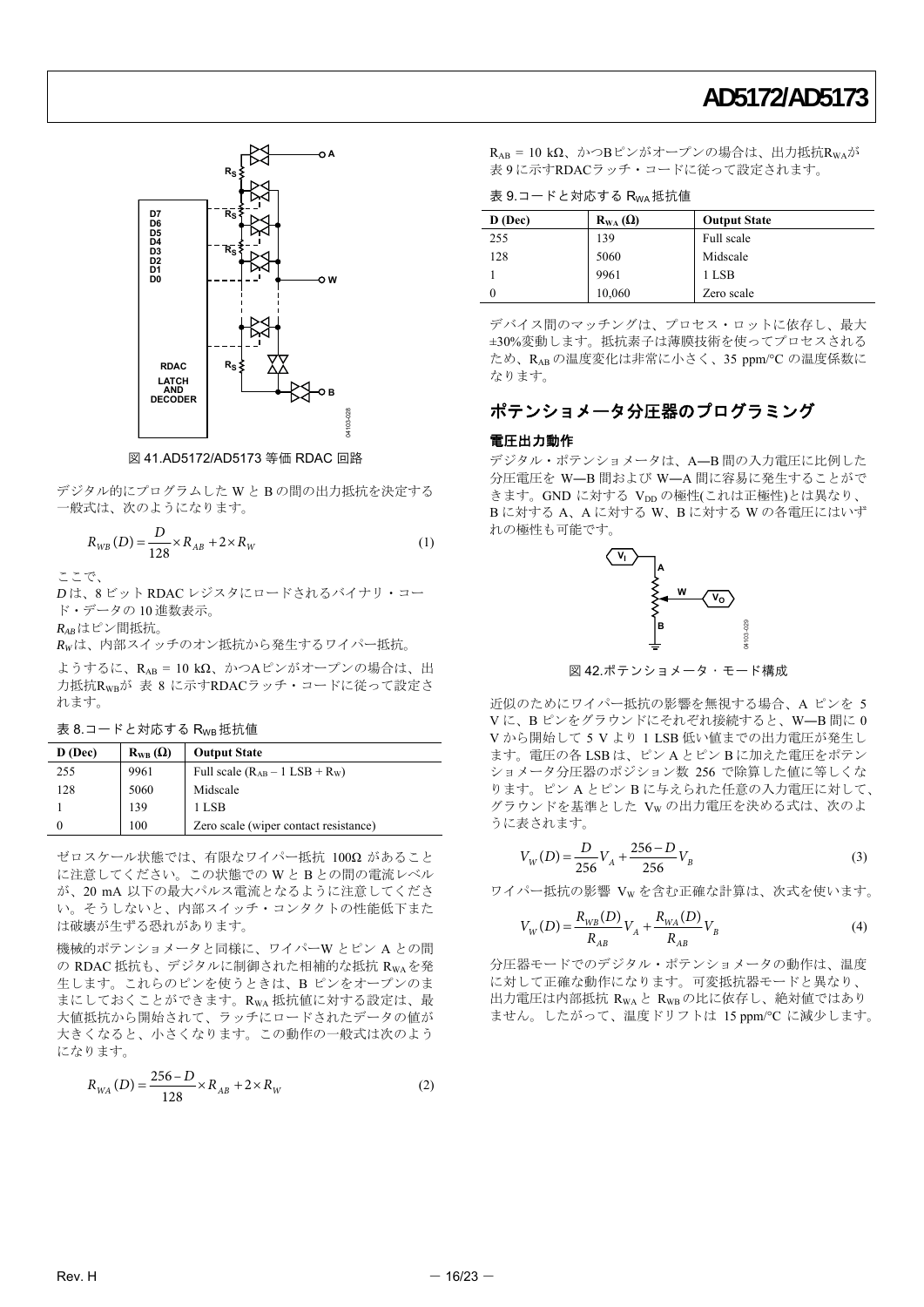#### **ESD**保護

すべてのデジタル入力SDA、SCL、AD0、AD1 は、直列入力抵 抗と並列ツェナーESD構造で保護されています(図 [43](#page-16-4) と 図 [44](#page-16-5) 参 照)。



<span id="page-16-4"></span>図 43.デジタル・ピンの ESD 保護



図 44.抵抗ピンの ESD 保護

#### <span id="page-16-7"></span><span id="page-16-5"></span>ピン電圧の動作範囲

<span id="page-16-1"></span>AD5172/AD5173 のV<sub>pp</sub>電源とGNDにより、3 端子デジタル・ポ テンショメータ動作の動作範囲が決定されます。Vppまたは GNDを超えてピンA、ピンB、ピンWに入力される電源信号は、 内蔵の順方向バイアス・ダイオードによりクランプされます([図](#page-16-6) [45](#page-16-6) 参照)。



図 45.Vppと GND により設定される最大ピン電圧

### <span id="page-16-6"></span><span id="page-16-2"></span>パワーアップ・シーケンス

ピンA、ピンB、ピンWでの電圧コンプライアンスを制限するダ イオードが内蔵されているため (図 [45](#page-16-6) 参照)、ピンA、ピンB、 ピンWに電圧を加える前に先にVpp/GNDを加えることが重要で す。そうしないと、ダイオードが順方向バイアスされて、意図 せずにVppに電源が接続されてしまい、ユーザの残りの回路に 影響を与えることがあります。最適なパワーアップ・シーケン スは、GND、VDD、デジタル入力、VA、VB、Vwの順序です。 VA入力、VB入力、VW入力、デジタル入力の電源投入の相対的 順序は、Vpp/GNDの投入後であれば、重要ではありません。

#### <span id="page-16-3"></span>電源の注意事項

<span id="page-16-0"></span>パッケージのピン数を少なくするため、ワンタイム・プログラ ミングと通常動作の電源電圧をデバイスの同じ Vpp ピンに加え ます。AD5172/AD5173 が採用しているヒューズ・リンク技術で は、ヒューズを焼き切って与えられた設定値を実現するために、  $V_{DD~OTP}$  = 5.6 V $\sim$ 5.8 V である必要がありますが、通常動作では  $V_{DD}$  = 2.7 V~5.5 V にすることができます。このような2つの電 圧要求では、Vppが要求される Vpp orp より低い場合、両電源間 でアイソレーションが必要になります。

ヒューズ・プログラミング電源 (オンボード・レギュレータまた はラック・マウント電源)の定格は 5.6 V~5.8 V である必要があ り、かつワンタイム・プログラミングには 100 mA の過渡電流 を 400 ms 間供給できる必要があります。書込みが終了したら、 VDD OTP 電源を切り離して、2.7 V~5.5 V での通常動作を可能に する必要があります。デバイスの消費電流はわずか数 μA です。



図 46.2.7 V の通常動作電源から発生させる 5.7 V の絶縁型 OTP 電源

例えば、2.7 Vでシステムを動作させる場合、双方向低スレッシ ョールドのPチャンネル MOSFETを使用して電源をアイソレー ションすることが推奨されます。図 [46](#page-16-7) に示すように、最初に 2.7 V システム電圧を加えて、P1 のゲートとP2 のゲートをグラ ウンドにプルダウンして、P1 をターンオンさせ、次にP2 をター ンオンさせます。このため、AD5172/AD5173 のVpp が 2.7 Vに近 づきます。AD5172/AD5173 設定値が見つかると、出荷時テスタ がV<sub>DD</sub> orpをV<sub>DD</sub>とMOSFET ゲートに加えるため、P1 とP2 がタ ーンオフします。 2.7 V 電源が保護されている間に AD5172/AD5173 を書込むため、この時点でOTP コマンドを実行 します。OTPが完了したら、テスタはVpp orpを切り離して、 AD5172 またはAD5173 の設定値が固定されます。

AD5172/AD5173 は、内部ヒューズを焼き切ることにより OTP 機能を実現しています。最初のヒューズ・プログラミングでは、 必ず 5.6 V~5.8 V のワンタイム・プログラム電圧を供給してく ださい。この条件に違反すると、ヒューズ構成が変わるので、 プログラミング不能になります。

低電圧ロジック・コントローラから SCL と SDA を駆動すると きは、注意が必要です。ロジック・ハイ・レベルを必ず 0.7 V ×  $V_{DD}$ ~ $V_{DD}$  + 0.5 V の範囲にしてください。

PCB レイアウトが不適切な場合、寄生インダクタンスが発生し てヒューズ・プログラミング電圧に悪影響を与えることがあり ます。このため、1 µF~10 µF のタンタル・コンデンサと 1 nF のセラミック・コンデンサの並列接続をできるだけ Vpp ピンの 近くに接続することが推奨されます。選択する両コンデンサの タイプと値は重要です。これらのコンデンサの組み合わせは、 高速応答、大きな電流処理能力、過渡時に最小の電圧低下を提 供するように動作します。このため、これらのコンデンサは内 部ヒューズの焼き切りに必要な適切なエネルギーを阻止しない ことにより、OTP プログラミングの成功に寄与します。さらに、 C1 は過渡電圧と低周波リップルを抑え、C2 は通常動作で高周 波ノイズを小さくします。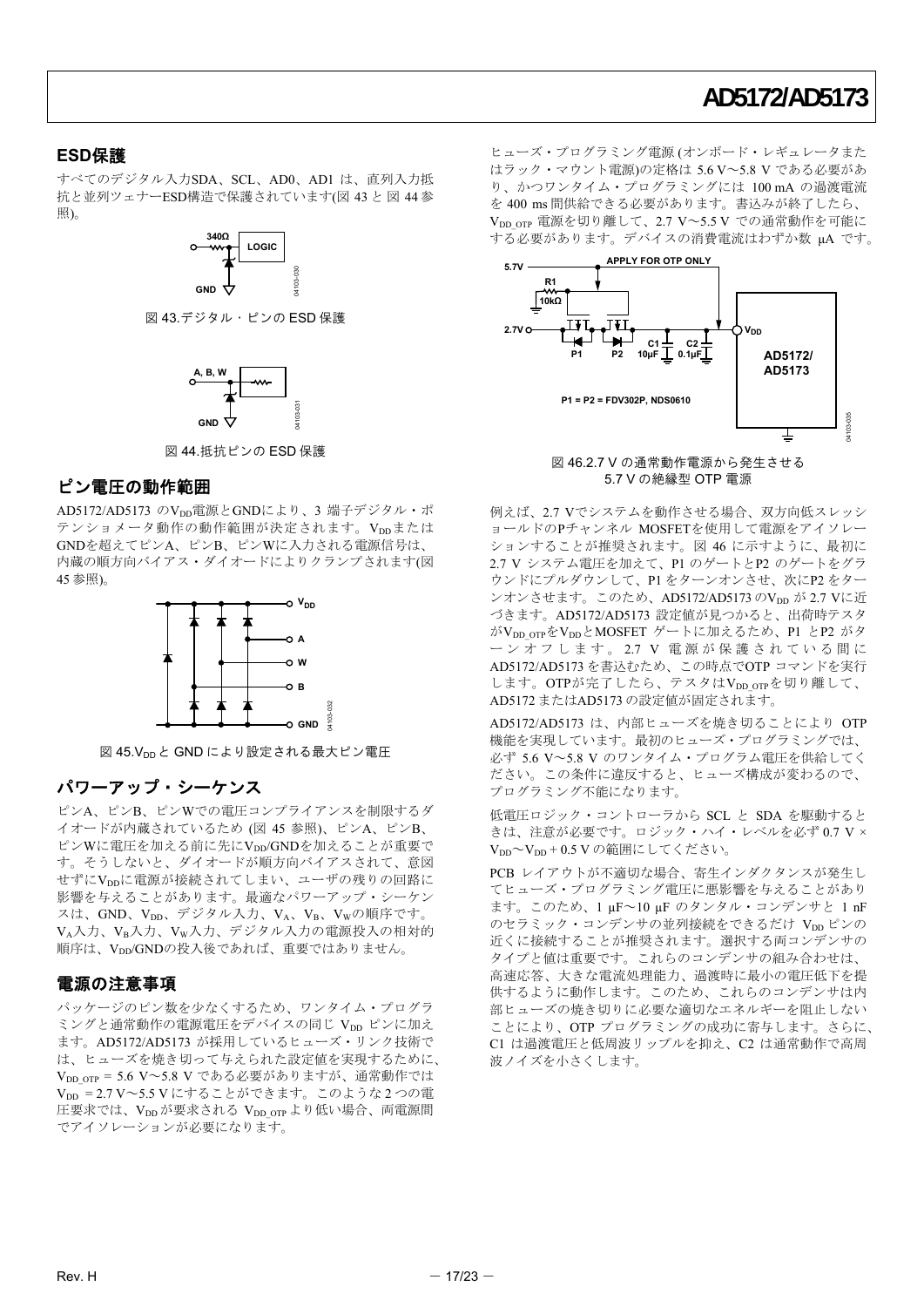### <span id="page-17-0"></span>レイアウト時の考慮事項

PCB のレイアウトでは、小型で最小リード長のデザインが重要 です。入力までの線は、最小の導体長で可能な限り真っ直ぐに します。グラウンド・パスの抵抗とインダクタンスは小さくす る必要があります。

デジタル・グラウンドも、離れたところでアナログ・グラウン ドに一点で接続して、グラウンド・バウンズを小さくする必要 があることに注意してください。



図 47.電源のバイパス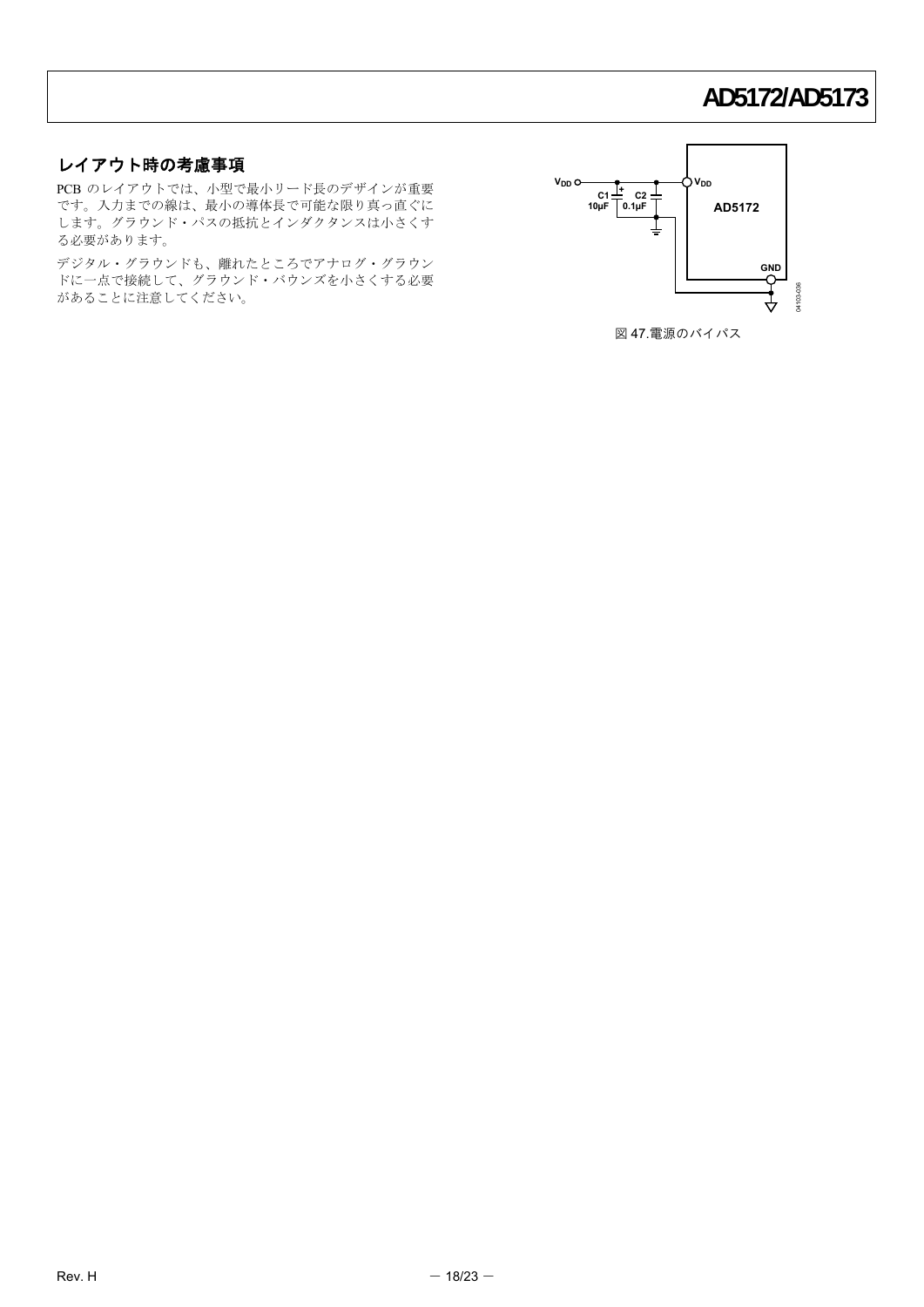# <span id="page-18-0"></span>**I 2 C**インターフェース

### <span id="page-18-1"></span>書込みモード

表 10.AD5172 書込みモード

| ຼ | 0 |            |                |  | V | <br>. . | A0 | SЕ | <b>CONTRACTOR</b> | -01         | $\sim$ $\sim$<br>ີ | <b>The State of Street</b> | $\overline{\phantom{a}}$ |  | D' | D <sub>6</sub> | D <sub>5</sub> | D4                  | D2 | D <sub>1</sub> | D <sub>0</sub> | $\mathbf{r}$ |
|---|---|------------|----------------|--|---|---------|----|----|-------------------|-------------|--------------------|----------------------------|--------------------------|--|----|----------------|----------------|---------------------|----|----------------|----------------|--------------|
|   |   | -<br>Slave | : address byte |  |   |         |    |    |                   | Instruction | n bvte             |                            |                          |  |    |                |                | $\sim$<br>Data byte |    |                |                |              |

表 11.AD5173 書込みモード

| ຼ | 0 |       |                | $\sim$<br>ıν | AD0 | $\overline{\phantom{a}}$<br>w | $\overline{\phantom{a}}$ | A0 | SE | <b>CONTRACTOR</b> | -0 | $\sim$<br>ີ      | <b>XX</b><br>$\sim$ | $\sim$<br>-439 | $-$ | D. | D <sub>6</sub> | D <sub>5</sub> | D4     | D3     | D2 | D | D <sub>0</sub> |  |
|---|---|-------|----------------|--------------|-----|-------------------------------|--------------------------|----|----|-------------------|----|------------------|---------------------|----------------|-----|----|----------------|----------------|--------|--------|----|---|----------------|--|
|   |   | Slave | e address byte |              |     |                               |                          |    |    |                   |    | Instruction byte |                     |                |     |    |                |                | Data ' | . byte |    |   |                |  |

### <span id="page-18-2"></span>読出しモード

表 12.AD5172 読出しモード

| $\sim$ | 0 |                 |                |  | -<br> | $\mathbf{r}$<br>D | D <sub>6</sub> | D <sub>5</sub> | D <sub>4</sub> | $\sim$<br>D3 | D <sub>2</sub> | D <sub>1</sub> | D <sub>0</sub> |  | E0 | <b>The State of Street</b> | $\mathbf{v}$<br>. . | $-$<br> | $-1$<br> | $ -$<br>$\overline{\phantom{a}}$ |  |
|--------|---|-----------------|----------------|--|-------|-------------------|----------------|----------------|----------------|--------------|----------------|----------------|----------------|--|----|----------------------------|---------------------|---------|----------|----------------------------------|--|
|        |   | $\sim$<br>laveد | e address byte |  |       |                   |                | Instr          |                | ruction byte |                |                |                |  |    | Data byte                  |                     |         |          |                                  |  |

#### 表 13.AD5173 読出しモード

| . . | 0                                           |  | Λ<br>v |  |  | $\mathbf{r}$ | D0 | - | $\sim$ | D. | D6 | D <sub>5</sub> | D <sub>4</sub> | D <sub>3</sub> | D2 | D <sub>1</sub> | D <sub>0</sub> | <b>TIME</b> | E <sub>0</sub> | -- | $\sim$ |  | $\sim$ | -- | $\sim$<br>$\overline{\phantom{a}}$ |  |
|-----|---------------------------------------------|--|--------|--|--|--------------|----|---|--------|----|----|----------------|----------------|----------------|----|----------------|----------------|-------------|----------------|----|--------|--|--------|----|------------------------------------|--|
|     | Instruction byte<br>e address byte<br>Slave |  |        |  |  |              |    |   |        |    |    |                |                | Data byte      |    |                |                |             |                |    |        |  |        |    |                                    |  |

# \_\_\_\_<br>\_\_\_\_\_\_\_\_<br>\_\_\_\_\_\_\_\_

| Bit                            | <b>Description</b>                                                                                                                                                                                                                 |
|--------------------------------|------------------------------------------------------------------------------------------------------------------------------------------------------------------------------------------------------------------------------------|
| S                              | Start condition.                                                                                                                                                                                                                   |
| P                              | Stop condition.                                                                                                                                                                                                                    |
| $\mathbf{A}$                   | Acknowledge.                                                                                                                                                                                                                       |
| AD0, AD1                       | Package pin-programmable address bits.                                                                                                                                                                                             |
| X                              | Don't care.                                                                                                                                                                                                                        |
| $\overline{w}$                 | Write.                                                                                                                                                                                                                             |
| R                              | Read.                                                                                                                                                                                                                              |
| A <sub>0</sub>                 | RDAC subaddress select bit.                                                                                                                                                                                                        |
| <b>SD</b>                      | Shutdown connects wiper to B terminal and open circuits the A terminal. It does not change the contents of the<br>wiper register.                                                                                                  |
| T                              | OTP programming bit. Logic 1 programs the wiper permanently.                                                                                                                                                                       |
| <b>OW</b>                      | Overwrites the fuse setting and programs the digital potentiometer to a different setting. Upon power-up, the digital<br>potentiometer is preset to either midscale or fuse setting, depending on whether the fuse link was blown. |
| D7, D6, D5, D4, D3, D2, D1, D0 | Data bits.                                                                                                                                                                                                                         |
| E1, E0                         | OTP validation bits.                                                                                                                                                                                                               |
|                                | $00$ = ready to program.                                                                                                                                                                                                           |
|                                | $10$ = fatal error. Some fuses not blown. Do not retry. Discard this unit.                                                                                                                                                         |
|                                | $11$ = programmed successfully. No further adjustments are possible.                                                                                                                                                               |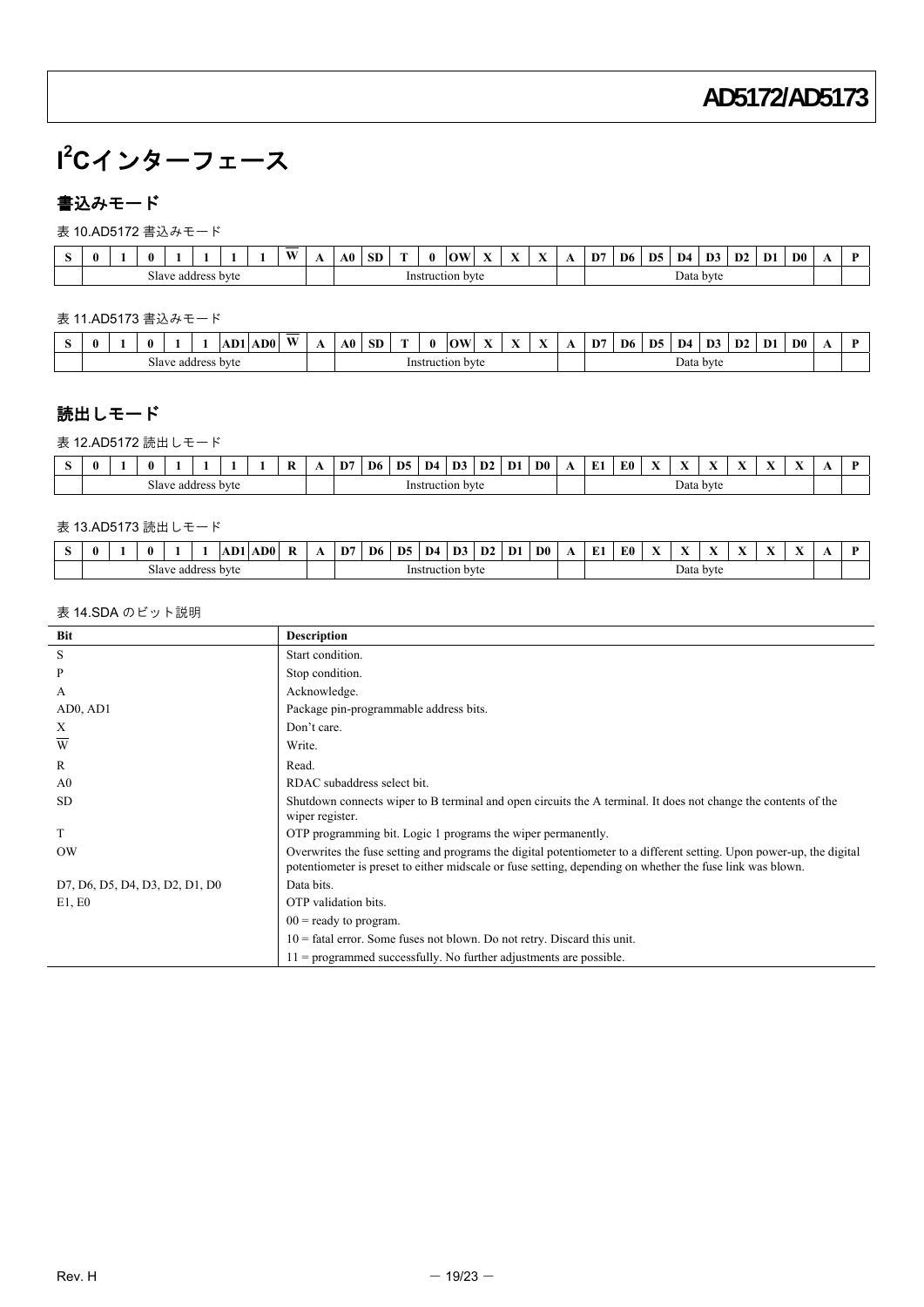<span id="page-19-0"></span>**I 2 C** コントローラ・プログラミング

書込みビット・パターン

<span id="page-19-2"></span><span id="page-19-1"></span>

<span id="page-19-4"></span><span id="page-19-3"></span>図 51.書込みモードで選択済みの RDAC レジスタからのデータの読出し—AD5173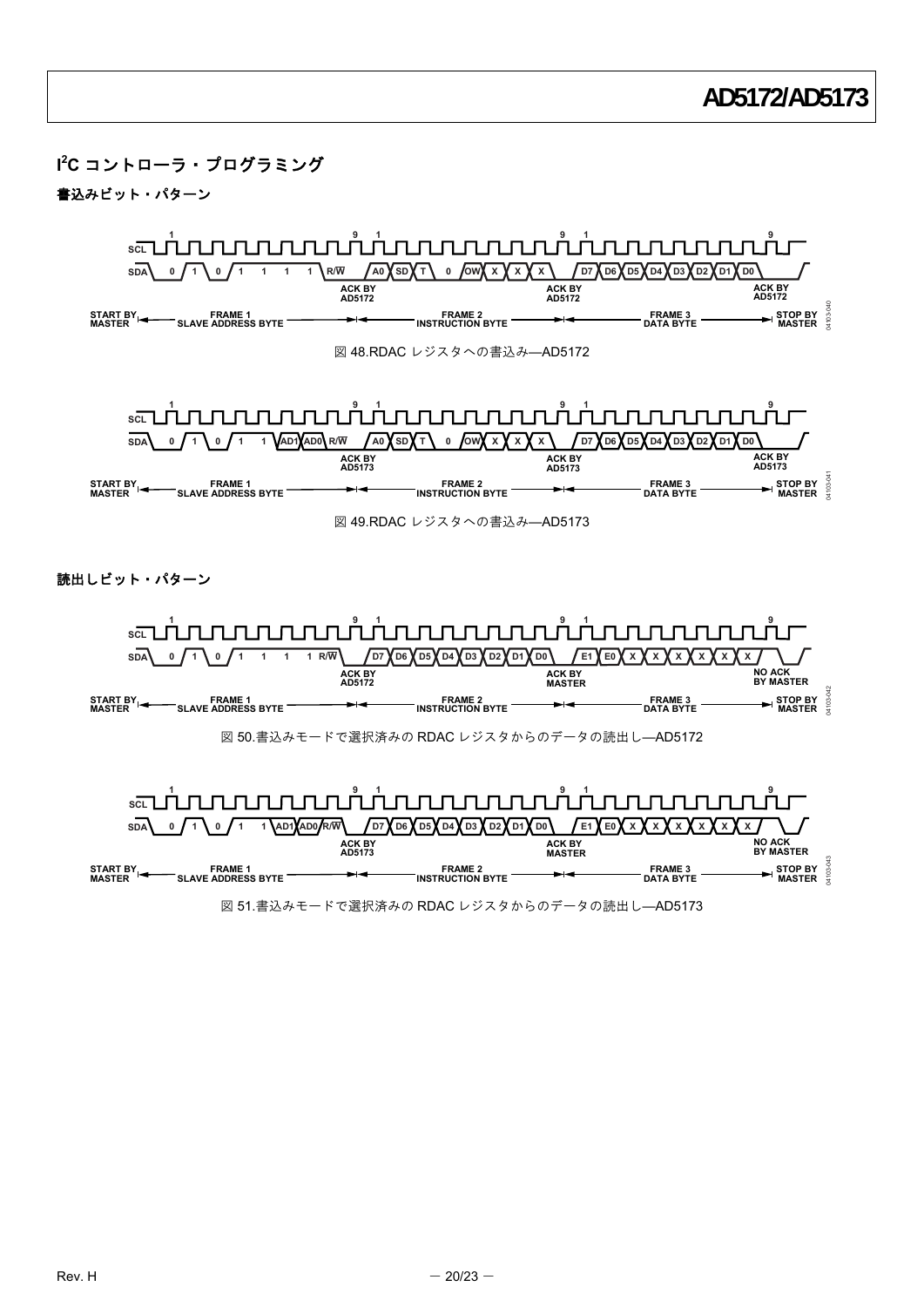### <span id="page-20-0"></span>**I 2 C**互換 **2** 線式シリアル・バス

このセクションでは、2線式 I2C 互換シリアル・バス・プロトコ ルの動作を説明します。

マスターはスタート条件を設定してデータ転送を開始します。 このスタート条件は、SCLがハイ・レベルの間にSDAラインが ハイ・レベルからロー・レベルへ変化することと定義されます( 図 [48](#page-19-1) と 図 [49](#page-19-2) 参照)。次のバイトはスレーブ・アドレス・バイト で、スレーブ・アドレス、それに続くR/Wビットから構成され ます(このビットは、スレーブ・デバイスに対するデータの読出 し/書込みを指定します)。AD5172 は固定スレーブ・アドレス・ バイトを、AD5173 は 2 ビットの設定可能なアドレス・ビット (AD0 とAD1)を、それぞれ持っています (図 [48](#page-19-1) と 図 [49](#page-19-2) 参照)。

送信対象アドレスに該当するアドレスを持つスレーブは 9 番目 のクロック・パルスで、SDA ラインをロー・レベルにして応答 します(これはアクノリッジ・ビットと呼ばれます)。選択され たデバイスがシリアル・レジスタに読み書きするデータを待つ 間、バス上の他の全デバイスはアイドル状態を維持します。 R/Wビットがハイ・レベルの場合は、マスターがスレーブ・デ バイスから読出しを行います。R/Wビットがロー・レベルの場 合は、マスターがスレーブ・デバイスに対して書込みを行いま す。

書込みモードでは、2 番目のバイトが命令バイトです。命令バ イトの最初のビット(MSB)は RDAC サブアドレス選択ビットで す。ロジック・ロー・レベルでチャンネル 1 を、ロジック・ハ イ・レベルでチャンネル2を、それぞれ選択します。

2 番目の MSB(SD)は、シャットダウン・ビットです。ロジッ ク・ハイになると、ピン A がオープンになり、ワイパーとピン B が短絡します。この動作により、可変抵抗器モードではほぼ 0 Ω が、またはポテンショメータ・モードでは 0 V が、それぞれ 発生されます。シャットダウン動作によりレジスタ値が影響を 受けないように注意することは重要です。シャットダウンから 抜け出すとき、前の設定値が RDAC に適用されます。さらにシ ャットダウン中にも、新しい設定値を設定することができます。 デバイスがシャットダウンから抜け出すとき、対応する VR 設 定値が RDAC に適用されます。

3 番目の MSB(T)は、OTP プログラミング・ビットです。ロジッ ク・ハイ・レベルで、ポリヒューズを焼き切って、抵抗設定値 を固定します。OTP 書込み時間は 400 ms です。

4 番目の MSB は常にロジック 0 である必要があります。

5 番目の MSB(OW)は、上書きビットです。ロジック・ハイ・レ ベルで、内部ヒューズが焼き切られた後でも RDAC 設定値を変 更できるようにしますが、OW をロジック 0 に戻すと、RDAC の ポジションは上書き前の設定値に戻ります。OW はスタティック でないため、デバイスの電源をオン/オフすると、ヒューズが既 に固定されているか否かに応じて、RDAC はミッドスケールへ、 またはヒューズが焼き切られた設定値へ、それぞれ設定されま す。

命令バイトの残りのビットはdon't careです( 図 [48](#page-19-1) と 図 [49](#page-19-2) 参照)。

命令バイトをアクノリッジした後の、書込みモードの最後のバ イトはデータバイトになります。データは、9 個のクロック・ パルスで 8 ビットのデータとそれに続くアクノリッジ・ビット の順にシリアル・バス上を伝送します。SDAラインはSCLのロ ー・レベル区間で変化して、SCLのハイ・レベル区間で安定に 維持されている必要があります([図](#page-5-3) 3 参照)。

読出しモードでは、データバイトがスレーブ・アドレス・バイ トのアクノリッジメントの直後に続きます。データは、9 個の クロック・パルスでシリアル・バス上を伝送します(8 ビットの データの後ろにアクノリッジ・ビットが続く書込みモードとは 少し違います)。同様に、SDAラインはSCLのロー・レベル区間 で変化して、SCLのハイ・レベル区間で安定に維持されている 必要があります(図 [50](#page-19-3) と 図 [51](#page-19-4) 参照)。

注目するチャンネルは、書込みモードで選択されたチャンネル であることに注意してください。両チャンネルのRDAC 値を読 出す必要がある場合、書込みモードで最初のチャンネルを書込 み、次に読出しモードへ切り替えて、 最初のチャンネル値を読 出す必要があります。その後、選択した 2 番目のチャンネルに 対する書込みモードに戻り、読出しモードで 2 番目のチャンネ ル値を読出す必要があります。後続のリードバック 動作での書 込みモードで、フレーム 3 データバイトを発行する必要はあり ません。書込みフォーマットについては、図 [50](#page-19-3) と 図 [51](#page-19-4) を参照 してください。

データバイトの後ろの確認バイトには、2 ビットの確認ビット (E0 とE1)があります ([表](#page-14-3) 7 参照)。これらのビットは、ワンタイ ム・プログラミングのステータスを表示します (図 [50](#page-19-3) と 図 [51](#page-19-4) 参照)。

全データバイトの読出しまたは書込みが終了すると、マスター はストップ条件を設定します。ストップ条件は、SCLのハイ・ レベル中にSDAラインがロー・レベルからハイ・レベルへ変化 することとして定義されます。書込みモードでは、マスターが 10 番目のクロック・パルスでSDAラインをハイ・レベルにして、 ストップ条件を設定します(図 [48](#page-19-1) と 図 [49](#page-19-2) 参照)。読出しモード では、マスターは 9 番目のクロック・パルスでアクノリッジを 発行しません(SDAラインがハイ・レベルを維持)。この後、マ スターは 10 番目のクロック・パルスの前にSDAラインをロー・ レベルにし、次にSDAラインをハイ・レベルにして、ストップ 条件を設定します(図 [50](#page-19-3) と 図 [51](#page-19-4) 参照)。

繰り返し書込み機能は、デバイスに対するアドレシング指定と 指示を 1 回行うだけで、RDAC 出力を反復更新する柔軟性を提 供します。例えば、書込みモードで RDAC がスレーブ・アドレ スと命令バイトをアクノリッジした後、RDAC 出力が各後続バ イトごとに更新されます。ただし、別の命令が必要な場合は、 新しいスレーブ・アドレス、命令、データバイトで書込み/読出 しモードを再起動させる必要があります。同様に、RDAC の繰 り返し読出し機能も使うことができます。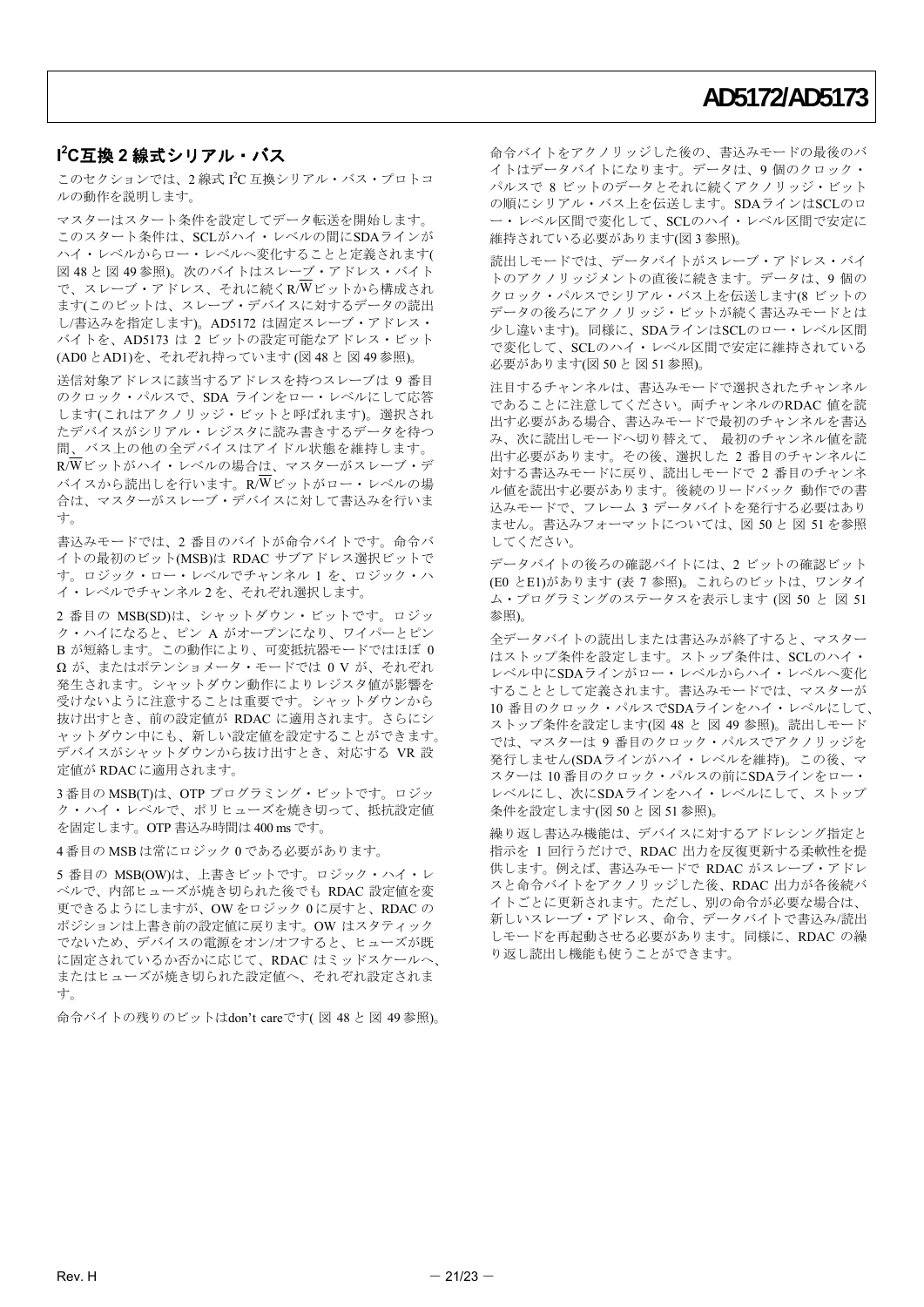#### **1** 本のバスに複数デバイスを接続**(AD5173** の場合**)**

<span id="page-21-0"></span>図 [52](#page-21-1) に、同じシリアル・バス上での 4 個のAD5173 デバイスの 接続を示します。AD0 ピンとAD1 ピンの状態が異なるため各々 は異なるスレーブ・アドレスを持ちます。これため、各デバイ スの書込みまたは読出しを独立に行うことができます。マスタ ー・デバイスの出力バス・ライン・ドライバは、I2Cフル互換イ ンターフェース内でオープン・ドレインによりプルダウンされ ます。



<span id="page-21-2"></span><span id="page-21-1"></span>図 52.1 本の I2C バスに接続した複数の AD5173 デバイス

#### 様々な電圧動作のためのレベル・シフト

SCL信号とSDA 信号が低電圧ロジック・コントローラから出力 されて、最小 VH レベル (0.7 V × V<sub>DD</sub>)より低い場合には、 AD5172/AD5173 とコントローラの間のリード/ライト通信のた めに信号をレベル・シフトさせます。 図 [53](#page-21-2) に、実施例を示し ます。例えば、SDA1 = 2.5 Vのとき、M1 はターンオフし、 SDA2 は 5 Vになります。SDA1 = 0 Vのとき、M1 はターンオン し、SDA2 は 0 Vに近づきます。 このため、適切なレベル・シ フトが得られます。M1 とM2 としてFairchild Semiconductor社の FDV301Nのような低スレッショールド Nチャンネル・パワー MOSFETを選択することが最適です。



図 53.様々な電圧動作のためのレベル・シフト